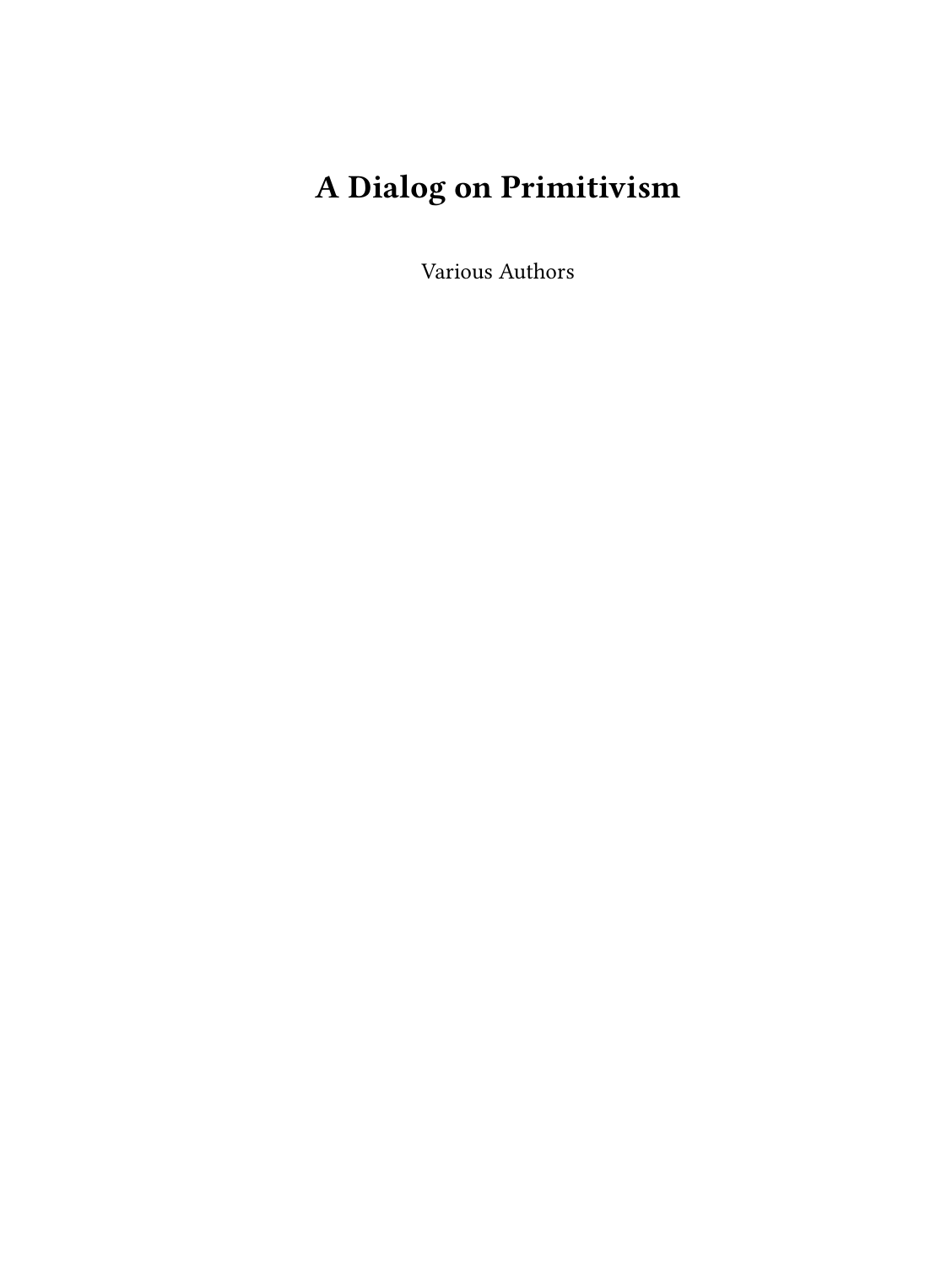## **Contents**

| A Dialog on Primitivism: Lawrence Jarach interviews John Zerzan          | 3                |
|--------------------------------------------------------------------------|------------------|
| Why I Am a Primitivist by Michael William                                | $\boldsymbol{q}$ |
| Why I am not a Primitivist by Jason McQuinn                              | 11               |
|                                                                          | 12               |
|                                                                          | 12               |
|                                                                          | 14               |
|                                                                          | 15               |
|                                                                          | 15               |
| Neither back nor forward, but wherever we choose to go                   | 16               |
|                                                                          | 17               |
| The Question of Primitivism by Alex Trotter                              | 19               |
| Why Primitivism (without adjectives) Makes Me Nervous by Lawrence Jarach | 23               |
|                                                                          | 24               |
|                                                                          | 25               |
|                                                                          | 26               |
|                                                                          | 26               |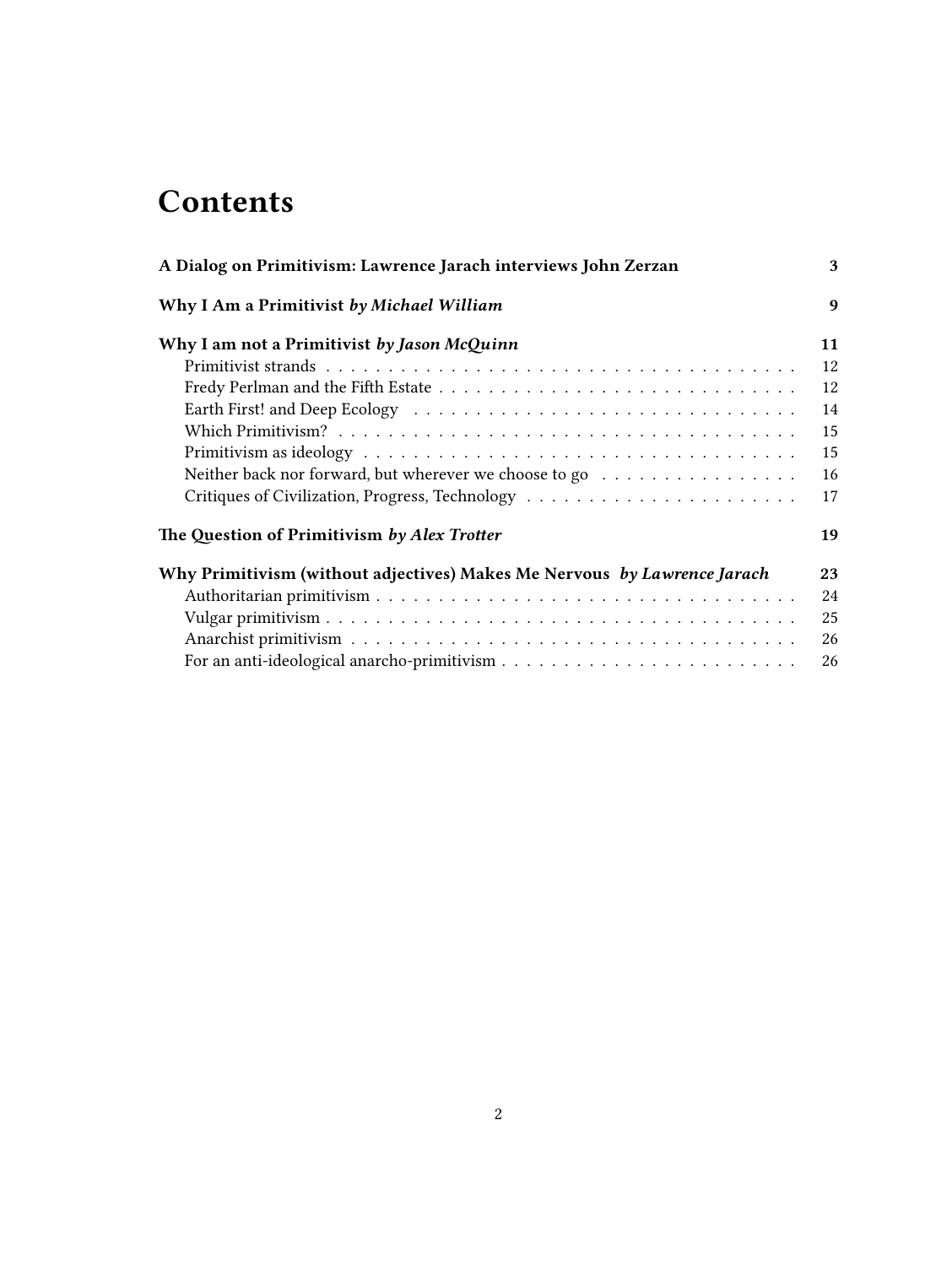## <span id="page-2-0"></span>**A Dialog on Primitivism: Lawrence Jarach interviews John Zerzan**

There are many prejudiced caricatures and objections concerning primitivism; for example that its proponents want to go "back to the Stone Age," or that any move away from industrial capitalism would result in an immediate mass die-off of thousands — if not millions — of humans. These dismissals showcase a lack of seriousness on the part of anti-primitivists, and their refusal to engage in any kind of substantial dialog around the issues of the origins of capitalism and the various mechanisms of social control and domination. While understandable coming from nonanarchists (who are engaged in promoting one or another form of domination and exploitation), such a knee-jerk reaction from anarchists and antiauthoritarians is cause for concern. Can it really be the case that the issues of industrialization, urbanism, centralized technologies, and the furthering of hierarchical power relations that arise from these phenomena are off-limits to anarchist discourse?

As far as I can tell, most primitivists only want to go back as far as the Iron Age. As for the supposed mass die-off, this devastation wouldn't touch the majority of people in the non- and semi-industrial areas of Asia, Africa, and South America, who are already experiencing mass starvation and death. People in these places are suffering and dying at the hands of the current regimes of austerity imposed by the International Monetary Fund, and occasionally backed up by US/UN military force. Then there's the overproduction and exporting of cash crops (with its disruption of traditionally sustainable land use and agriculture, and the reliance on petrochemical fertilizers and genetically engineered seed) to offset government debts. The idea that these areas need to become even more industrialized in order to "save" their populations from starvation and mass death is the self-serving position of the brains behind the World Bank, IMF, NAFTA, GATT, WTO, etc. It is appalling that many anarchists seem to believe the assumptions and conclusions of these technocrats, bankers, and capitalists.

In order to clarify some of the misunderstandings about primitivism, I initiated this dialog with John Zerzan, considered by many to be the main theoretician and spokesperson of anarchoprimitivism, one of the newest trends within antiauthoritarianism.

**Lawrence Jarach:** There are many ecologically minded anarchists these days, from Social Ecologists to Green Anarchists, to Earth Firsters, to primitivists. It seems that there are many areas of overlapping concerns and analyses, but also differences in terms of strategies for promoting these visions of a better future. Green anarchists for example, seem to take their strategic cue from the direct action wing of Earth First!, while not necessarily espousing the EF! ideas of neo-Malthusianism. Primitivism, on the other hand, seems to be a more theoretical perspective, celebrating (critically, of course) the pre-civilization 99% of human existence when there was no state or any other institutionalized forms of political power. Social Ecology, as articulated by Murray Bookchin, seems to emphasize the rational ability of humans to intervene ethically and wisely in the natural world, while leaving much of the industrial base of modern capitalism un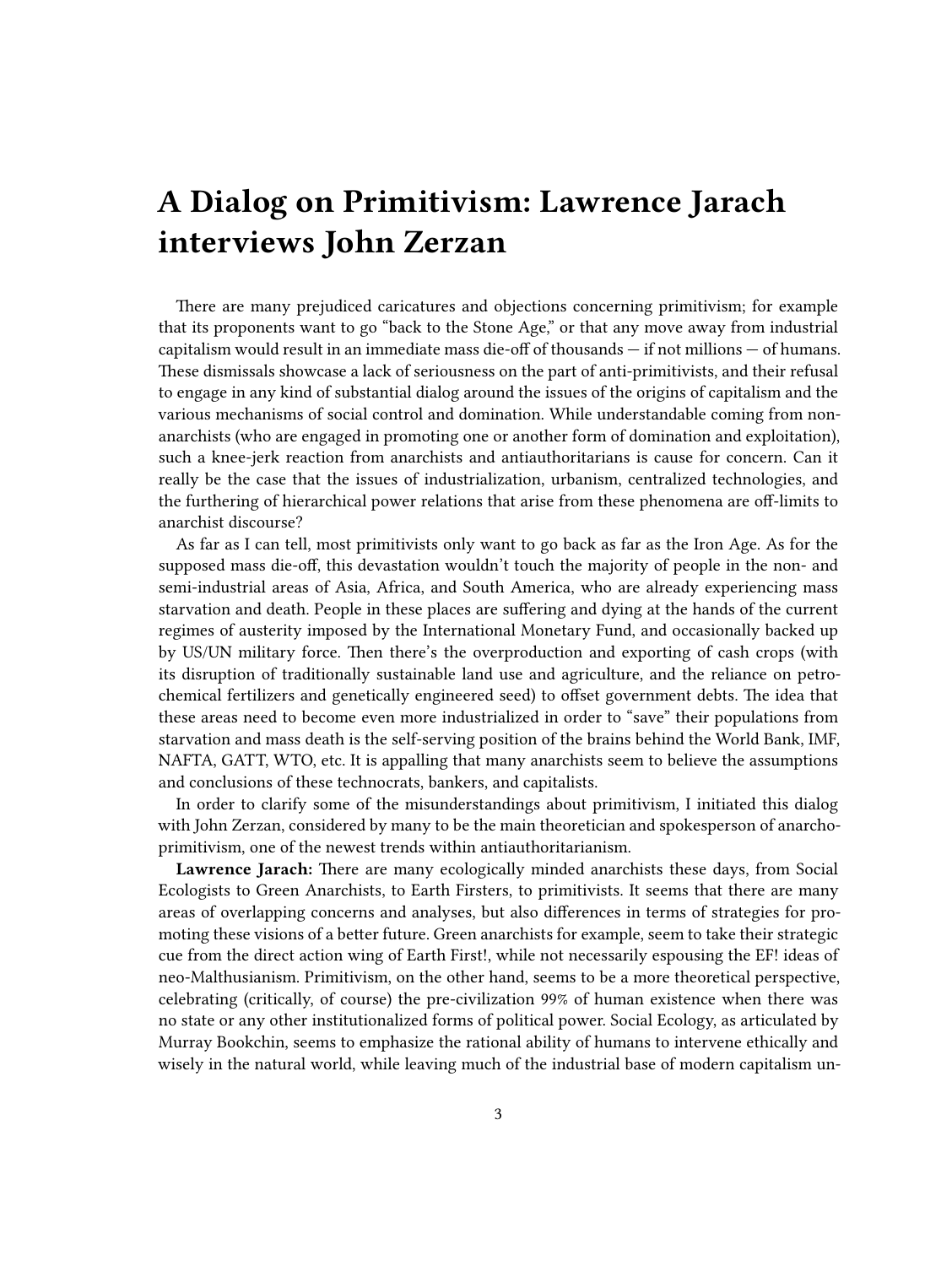touched aside from some sort of federated quasi-syndicalist self-management. Social Ecologists take the existence of urban industrialism for granted, while primitivist discourse rejects the inevitability of it. Social Ecologists build on the assumptions of leftism (which has social control as one of its foundational principles) and their analyses and strategies for social change come from it. My sense is that primitivism is a critical and analytical framework, while green anarchists engage in actions that make sense from that framework. Would it be correct to say that while all social ecologists are leftists, not all green anarchists are primitivists? What are the differences as you understand them?

**John Zerzan:** Yes, all social ecologists seem to embrace not only mass production and highly developed technology, but also the division of labor and domestication that undergird them and drive them forward to new levels of standardization and estrangement. Social ecology is perhaps the last refuge of the left, as "green" awareness necessarily spreads. But it is also true that green anarchists may actually hold onto some of the same basic institutions. I'm referring to those who explicitly reject the "primitivist" point of view. To me primitivism (and I use the term reluctantly, as shorthand, hoping it does not harden into an ideology or dogma) means questioning and rejecting such basic institutions as division of labor and domestication. Green Anarchist (U.K.) is very clearly primitivist, rejecting civilization and its basis, agriculture (domestication). The founding editor of Green Anarchy (U.S.), on the other hand, is a green anarchist but not a primitivist. He has no problem with domestication.

What I fear, as the new movement develops, is the age-old enemy, co-optation or recuperation. Green anarchism sounds good, it's the coming thing, but it may be too vague or flabby. What does it really mean? How far do green anarchists want to go, see the need to go? What institutions does Green Anarchism place off-limits to critique, that are not part of the deepening crisis?

**LJ:** The first and seemingly main objection thrown at a primitivist outlook is that "millions will die immediately" whether through starvation or genocide, if the state and industrial civilization were dismantled. How do you respond to this accusation?

**JZ:** Civilization has always told people that they can't survive without its comforts and protections. Outside the city walls lie danger, chaos, death. We've always been held hostage to civilization, which is not to forget that billions of people now inhabit the planet. Perhaps the key word in your question is "immediately." In other words, if the whole prevailing apparatus vanished instantly somehow, millions probably would die. (Many have died and continue to die untimely deaths under the present system, by the way.)

The key is in how a changeover would come about. Perhaps the only way it could happen is when most people decide that change needs to happen, and thus become involved in making it happen. When/if this occurs, a transition would be creatively undertaken in the interests of those involved. Not in an instant, but as quickly and thoroughly as possible.

Briefly, one specific example is a new paradigm for food. The work of Mollison and, even more, Fukuoka, for instance, show that a great deal of vegetables can be grown in very small areas. This method not only avoids the great energy waste of global transportation, storage, etc., but can move in anti-domestication directions. Fukuoka's "no-work" approach reminds me of the Johnny Appleseed story, which certainly also had anti-private property implications.

**LJ:** The line that civilizers throw at the rest of us concerning survival reminds me of the same line that technocrats throw at the rest of us about so-called labor-saving devices freeing up our time so that it can be used for more interesting and fun things. In fact, all these devices have made it possible for the workers operating them to increase their productive output for the same wage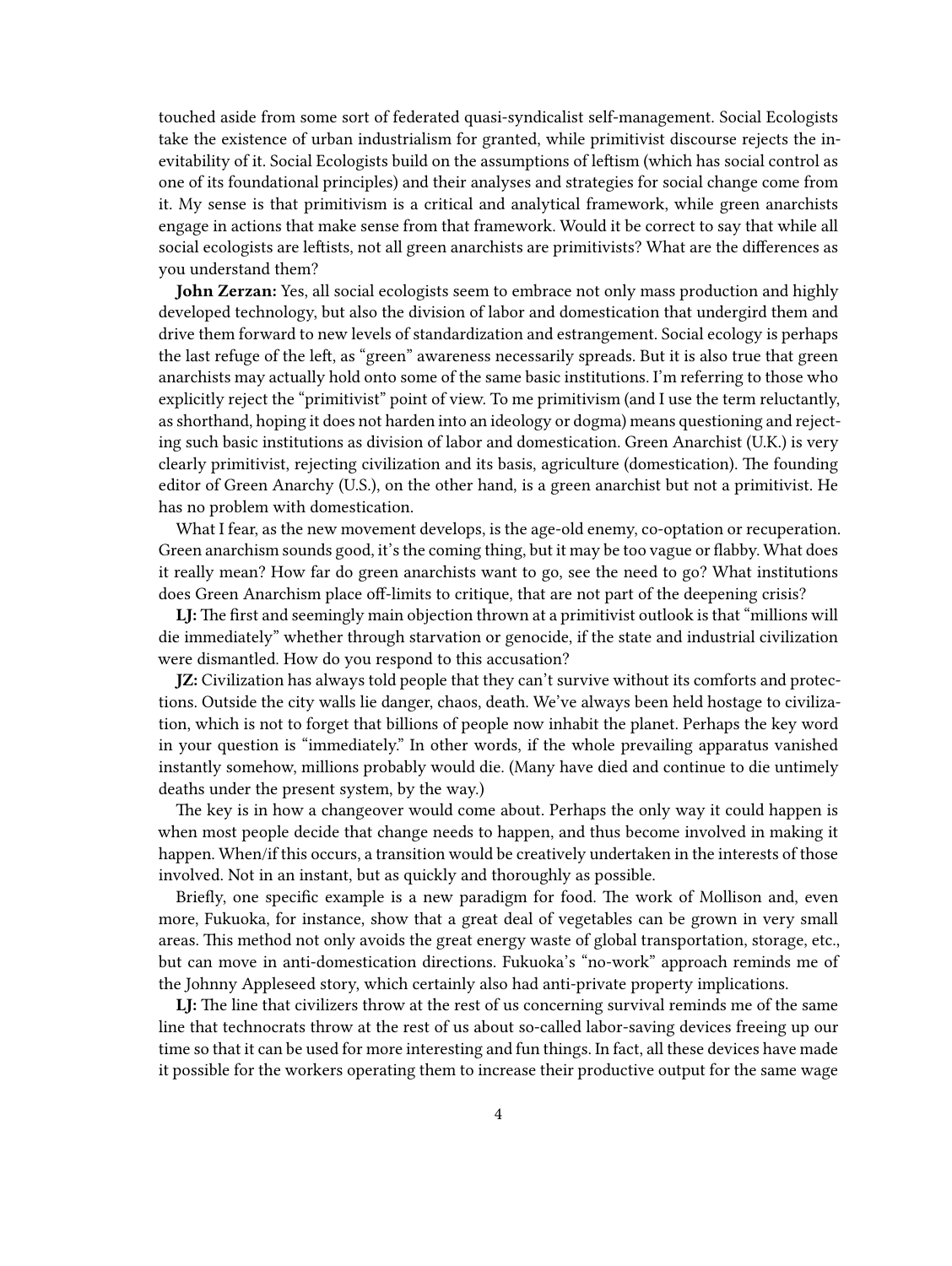as before the introduction of the device. The "labor-saving" is on the boss's side: he can save on the wage-labor he has to expend, thereby increasing his profits. It's the typical authoritarian lie: "this is for your own good." Do you think it would be possible to invent a device that actually would be time-saving and still be acceptable for technophobes or primitivists?

**JZ:** I recall someone with Fifth Estate asserting, about 20 years ago, that there simply is no "labor-saving device." Basically meaning that when any machine or device is deconstructed, it can be seen to contain more congealed or required labor than is actually "saved" by its use. This would include all kinds of hidden inputs, such as storage, transportation, marketing, etc. I've never heard this assertion refuted.

For me, however, it is not so much whether or not there is a saving, work-wise, as whether or not division of labor is involved. If division of labor destroys wholeness, autonomy, nonhierarchy, that is more important. In fact, it may be that only non-division-of-labor devices (like a lever or incline) are actually labor-saving.

**LJ:** The critique of civilization and technology leads to some interesting ideas from a philosophical and even epistemological perspective. For example the conclusion that you have drawn concerning the process of symbolic thought (language, music, numbers, art): that it results in domestication, and that it is domestication of plants and animals that then leads to civilization, which in turn would be impossible without institutionalized hierarchies and political power. Yet clearly we cannot reject the use of language or music or other forms of symbolic thought today. Does a critique necessitate a rejection? I don't like automobiles or computers, but I have one of each. Because I have a critique of their manufacture and use within the parameters of  $21^{st}$  century American industrial capitalism, does that mean that I can't use them? If I didn't have the critique, would I be "off the hook" in terms of my responsibility for the continuation of their hegemony?

**JZ:** As for how to dismantle symbolic culture itself, all I can say is that first the topic needs to be addressed. It hasn't been yet, so let's start there. But a critique does mean a rejection, otherwise it's just talk, just more accommodation to what is. In the same vein, people may deny that a problem exists; but this may turn out later to have been an unforgivable failure of moral imagination. History has judged, over and over, that for subsequent generations, ignorance and denial do not excuse the complicity inherent in doing nothing. Acquiescence to slavery, Nazi ascendancy, and Stalinist terror are only three of many recent examples. A lot of contemporary authors present a near-complete indictment, only to cop out at the very end. Any number of books say, in effect, "Naturally, I don't advocate actually dismantling the present society. I just mean that we have to think about it differently." Or some similar inconsequential nonsense. That's how people get published.

**LJ:** I see your point about the relation of critique to rejection. And I have no problem with the idea that should the industrial infrastructure become unusable, I'd have to turn to alternate modes of transportation and communication. In the meantime, does it make sense to use the technologies that exist in order to spread these critiques? I'm thinking about the new website primitivism.com which, upon first hearing the term, sounds totally absurd. Yet the site contains the best essays on the topic I've seen in one place, plus there's a discussion board where the assumptions of primitivism are challenged and refined. You and I have had already had discussions about using radio and television. Where, if at all, do we draw the line of not using what we might consider to be the most destructive technologies? Is it up to each of is to decide? And wouldn't this drawing of the line create a moral hierarchy in terms of ranking the worst technologies?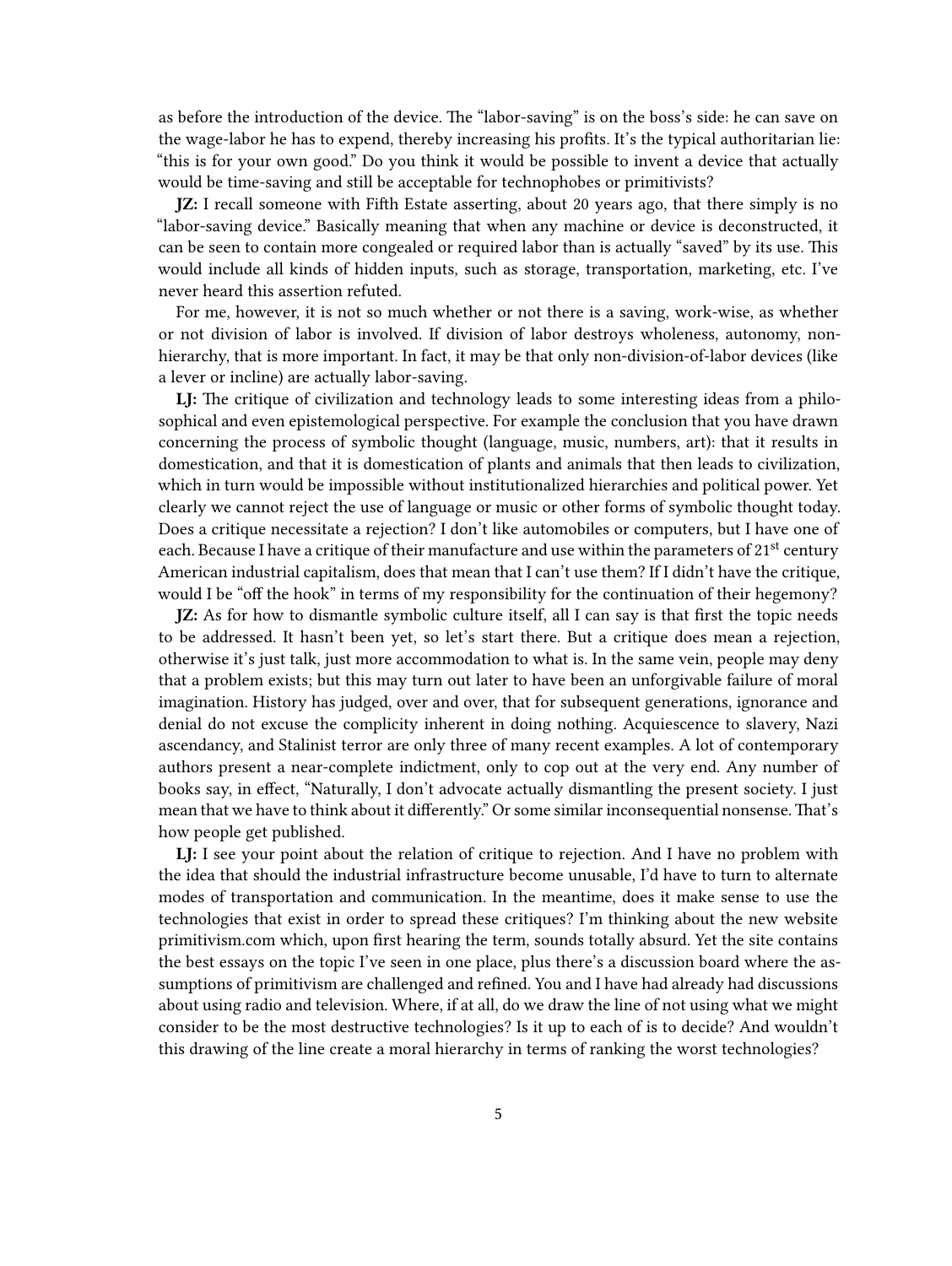**JZ:** We are all complicit in the reproduction of society. We all live in it, not on some other planet or in a gatherer-hunter mode. So I am generally wary about feeling able to establish priorities about the use of technologies.

But I'm not sure a "moral hierarchy" is involved in trying to avoid being completely arbitrary about it, on the other hand. In other words, various technologies have different characteristics which make some more estranging than others. Some are more mediated, artificial, and remote. Radio is less colonizing than TV, I would say. Non-commercial cable-access TV does not have all the negatives that network television does. There are some obvious distinctions, even if one could argue that at times other factors might override them. Perhaps, for example, an urgent need to communicate with a lot of people in a given situation.

I guess this tends to get into the knotty question of media, related but somewhat different. If we conclude that we need to use certain technologies so as not to be at a severe disadvantage, we should remember what they consist of and not forget to make such analysis clear. Who else tries to discuss the nature of technology and its consequences?

**LJ:** There are things about modern civilization that are indispensable for the continuation of urban existence-sewage treatment for example. Is a primitivist vision at all compatible with urban life? Does it necessitate the abandonment of cities? What about people who want to live in cities, and who could (hypothetically) be able to develop an anarchic method of controlling and maintaining urbanism without the more unsavory aspects of it? (I'm thinking here of the anarcho-syndicalist tradition specifically.) Would green anarchists denounce and/or oppose this hypothetical anti-hierarchical, antiauthoritarian urbanism as incompatible with a truer anarchic vision? And if so, how would that not be an ideological objection? I guess what I'm getting at here is that there seems to be in primitivism (as a theory) and green anarchism (as its practice) just as much danger of ideological rigidity and dogmatism as in any other theory. Are there any possibilities for transitional stages between urbanism and primitivism? If not, doesn't that make primitivism maximalist, with all the inherent moralism of a maximalist program?

**JZ:** I want to live in a city at present, for various reasons. Language, art, etc. are also interesting, even indispensable given the present conditions. But in a disalienated world would these compensations or consolations be necessary or interesting? "The Case Against Art," for instance, does not really bash art; it is mainly an exploration of how art arrived, along with alienation. The corollary question, again, is whether art's role will always be needed.

Getting back to the city, think of all the negative developments that bring cities into existence. What are they for? Commerce, rule, taxation, specialization, etc., etc. Take those away and where's the city? The things that sustain a city are still part of the problem. Maybe in its place we'll see fluid sites of festival, reunion, play. Who knows?

The challenge of an anti-civilization transition is a very real, serious one. It won't be effected by snapping our fingers or making absolutist judgments about what must be.

There is also the danger of temporizing, of half-measures, of being co-opted. An old line says that those who make half a revolution only dig their own graves, only strengthen the hold of the old society. The change needs to be qualitative, decisive, pursued with all possible speed and resolve. There is a danger of merely re-forming the basic system by changing only some of it, and thus not breaking its hold over life.

**LJ:** I met a guy at the North American Anarchist Conference who's diabetic. As he was testing his blood-sugar level with a computerized monitor, someone snidely asserted to me that this guy would be dead if it weren't for "technology." Aside from the totally uncritical acceptance of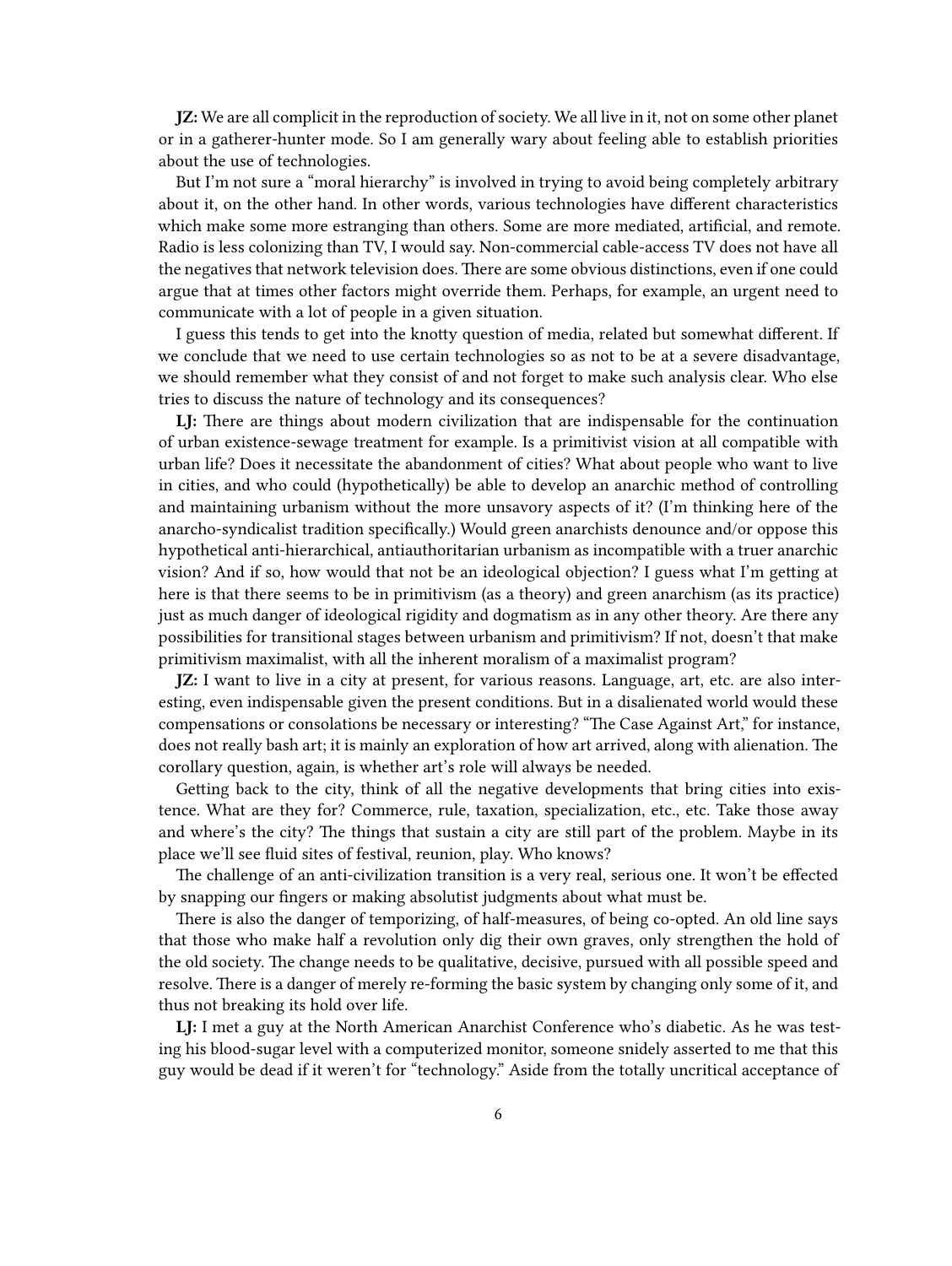the insulated and arrogant ideology and healing modality of allopathic medicine as represented by the American Medical Association, this does bring up a pertinent question. Are there any good things that have come out of civilization? Advances in medicine for example? Without the advances in fiberoptics, my father probably would have died from his heart attack, like my grandfather. That particular medical application derived from the seemingly unrelated technology of communications, which probably wouldn't have advanced to that point if it weren't for its military applications. Outside of the necessity for self-preservation and self-replication of institutions of power and knowledge, have there been any tangible benefits for humans? Longer life-expectancy, sanitation (clean water being the best example of that), the ability to communicate with more people…it would seem that none of these things would be available in such so-called abundance (if we can afford to buy them) if not for the existence of civilization. On the other hand, whatever technological so-called benefits have accrued to people outside the institutions that create them have been either incidental or accidental.

**JZ:** I suppose most everyone is hopeful about such things as "advances in medicine." Fredy Perlman no doubt hoped that he would survive his last heart surgery in 1985.

On the other hand, we can also see that the technological system always promises solutions to problems it has created. "Just a little more technological advance and all will be fine." What a lie that is, and has been from the beginning.

Stress, toxins, isolation, the sheer magnitude of alienation bring such a multiplicity of disease. Epidemic cancer, tens of millions on anti-depressants just to get through the day, alarming rates of health-threatening obesity, new "mystery" illnesses all the time (such as fibromyalgia, with no known cause), millions of kids under five drugged into compliance with this empty world. The list could go on and on.

We have always been held captive by civilization, in various ways. At some point the captivity may not seem worth it to most people, as life, health, freedom, authenticity continue to dwindle away.

**LJ:** When you were in LA, and on the tour you had of parts of Europe and the East Coast, were there any questions that people asked you that made you think about some of the assumptions that you took for granted? Did any experiences prod you to think about the distinguishing characteristics of primitivism/green anarchy? What was the worst experience on your travels? The best? JZ: I frankly don't remember being challenged all that much, maybe because primitivist theses are a novelty to so many people. The main opposition came from anarcho-leftists, often desperate in their defense of the old anarchism, the failed, superficial, workerist, productionist model. I didn't hear anything new in their protestations, except, in their defensiveness, evidence that they are losing and know it.

The turnouts were good, the range of questions good, and I sensed a receptiveness to new ideas. In fact, the main hit I got overall was the awareness that something new is needed. I didn't have any negative experiences, really.

**LJ:** What are the main objections (and their shortcomings) to primitivism that derive from "old anarchism"? How are they different from the non-anarchist protestations? You told me about a Social Ecologist at the talk you gave at Yale, where she stood up, denounced primitivism and you, then stormed out of the room-effectively shutting down any possibility of discussion, heated or otherwise. Is condemnation like that typical of the interactions you have with anarcho-leftists?

**JZ**: Classical anarchism is a fixed body of ideas that is not fully informed by the conditions of contemporary society. The plight of both outer nature and inner nature has worsened hugely, in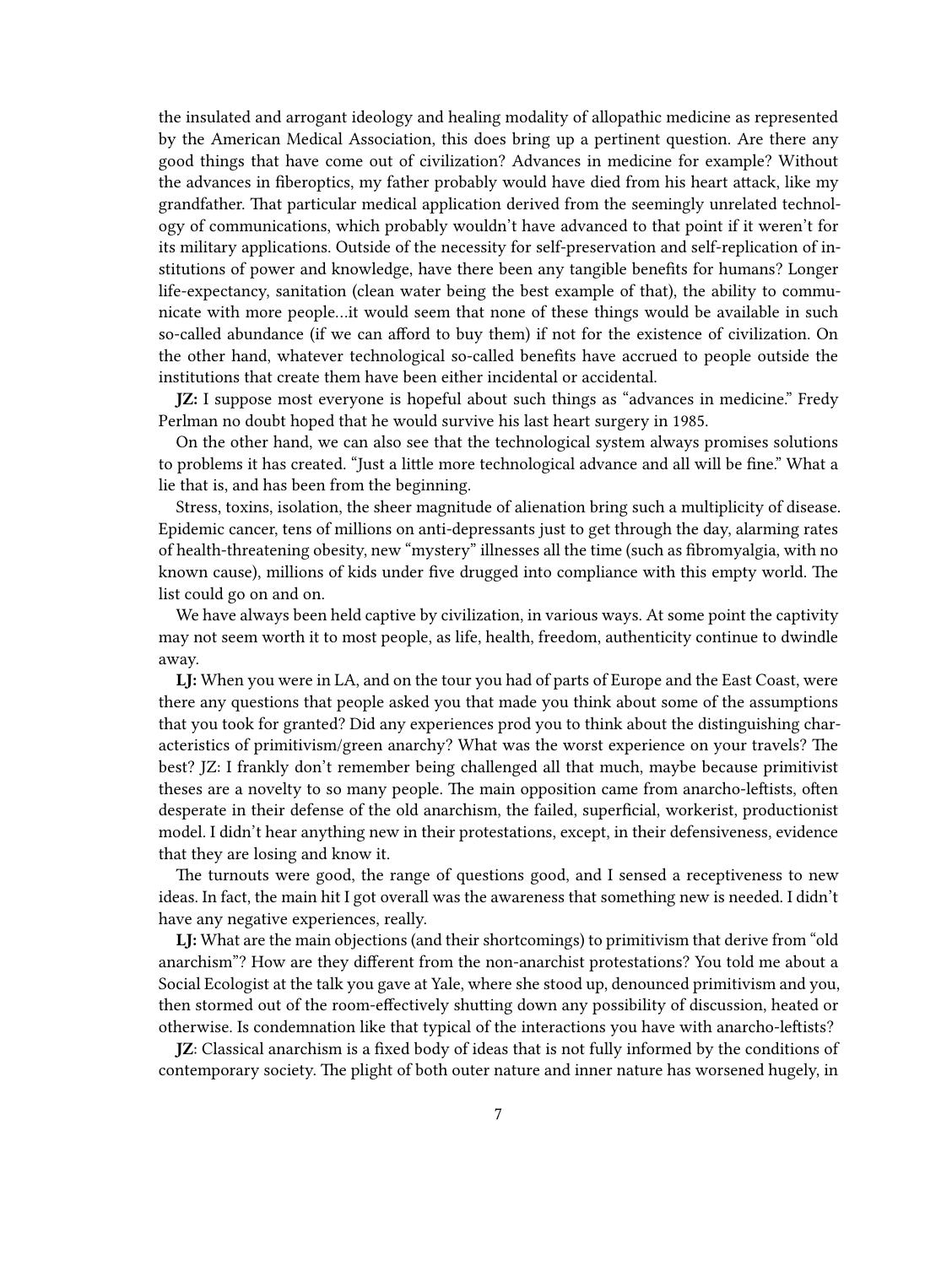my opinion, since the 19<sup>th</sup> century. Thus we are led to question what used to be givens, question and indict some basic institutions that seem to be at the root of our present extremity.

Anarchism, insofar as it wants to remain part of the left, does not appear to want such questioning. It may be that non-anarchists are more open to new perspectives than dogmatic "old anarchists." Hope I'm wrong, but Social Ecologists, [and] various leftist anarchists seem quite closed to examining basics like division of labor, domestication, technology, civilization.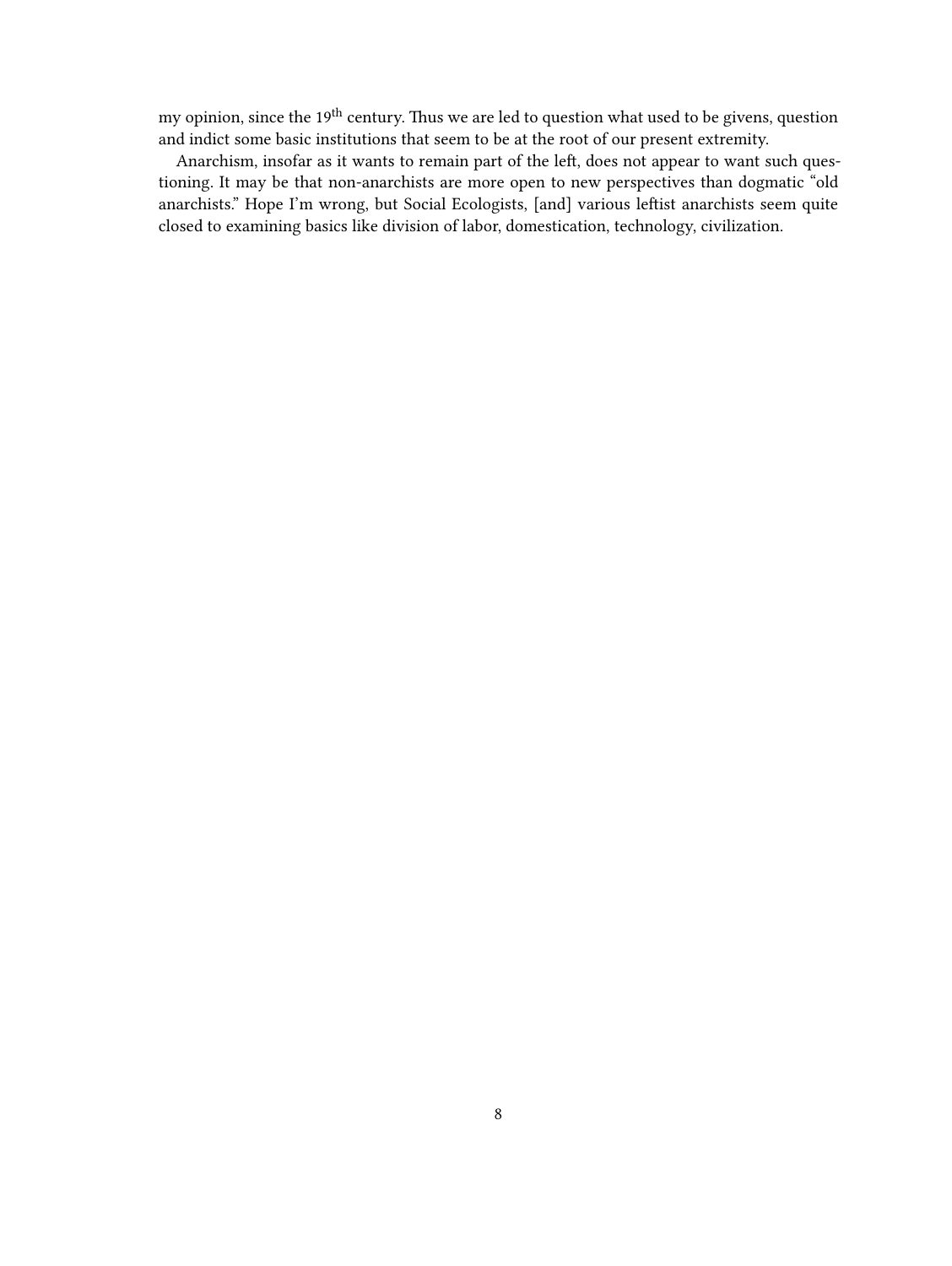### <span id="page-8-0"></span>**Why I Am a Primitivist** *by Michael William*

If asked if I'm a primitivist I'd answer that I am, although the term is not really satisfactory. I prefer anticivilizationist, though that has its problems too. Labels are quite the pain in the ass. At one point I stopped calling myself an anarchist because I didn't agree with most anarchists but I did start calling myself an anarchist again eventually — the name belongs to me as much as anyone else.

Primitivism is an extreme response to an extreme situation of industrialism out of control. For me, simply critiquing the present techno-structure is not enough: I want to begin to dismantle it. How far do I want to go? How far can we go? I don't know. That remains to be seen.

I grew up in the fifties and sixties, the last era of unvarnished techno-optimism. Not that there isn't a strong, even omnipresent, pro-tech sentiment today. But it has been tempered by a widespread realization of the extent to which industrialism has degraded the planet's ecology.

I began to move toward a primitivist position in the early eighties under the influence of the Fifth Estate and writers such as Perlman, Ellul, Camatte, and Zerzan. However, these writings only gave me a theoretical basis for what I already intuitively knew: civilization is an integral part of alienation. In other words, my instinctive dislike of techno music is completely normal.

In the anarcho-primitivist milieu no theoretical orthodoxy reigns. Influences are wide-ranging, from post-situationist to Stirnerist to taoist, deep ecologist, classical class struggle libertariancommunist, to the approach of John Zerzan. There is no lack of room for anyone who wants to carve out a space!

In recent years the *Fifth Estate*, which in the seventies and eighties did much to set the basis of a primitivist approach, has moved to a less radical, or in a term employed by FE editor Peter Werbe, a more "modest" outlook. In the letters column of the previous Anarchy, a correspondent of Werbe's quotes him as saying: "At present, I feel a little foolish advocating the end of civilization when what that looks like is Congo or Afghanistan." Congo or Afghanistan? In the Congo a regional war is taking place involving half a dozen states. Acting as a perk for Zimbabwe's participation, for example, is access to diamond mines. In Afghanistan various radical Islamic outfits formerly fighting the Soviets subsequently began fighting among themselves. The last I heard the Taliban were clutching copies of the Koran, not old Fifth Estate reprints from the eighties.

My outlook is not premised on the lifeways of specific primitive groups or a belief in the existence of a past golden age of humanity in harmony with nature (although this may have occurred). It is based on trying to achieve the kind of world I desire along with others. But I also believe it valuable to examine groups which have lived in less encumbered ways, and in coming years I hope to do more anthropological reading.

Although a critique of technique/technology is clearly fundamental, a danger exists of emphasizing technology to the detriment of other aspects of domination. Such is the case in the works of Jacques Ellul and Ellul influenced Ted Kaczynski. On the other hand Ellul does show convincingly that power in modern society is predominantly in the hands of technocrats rather than economic or political movers and shakers.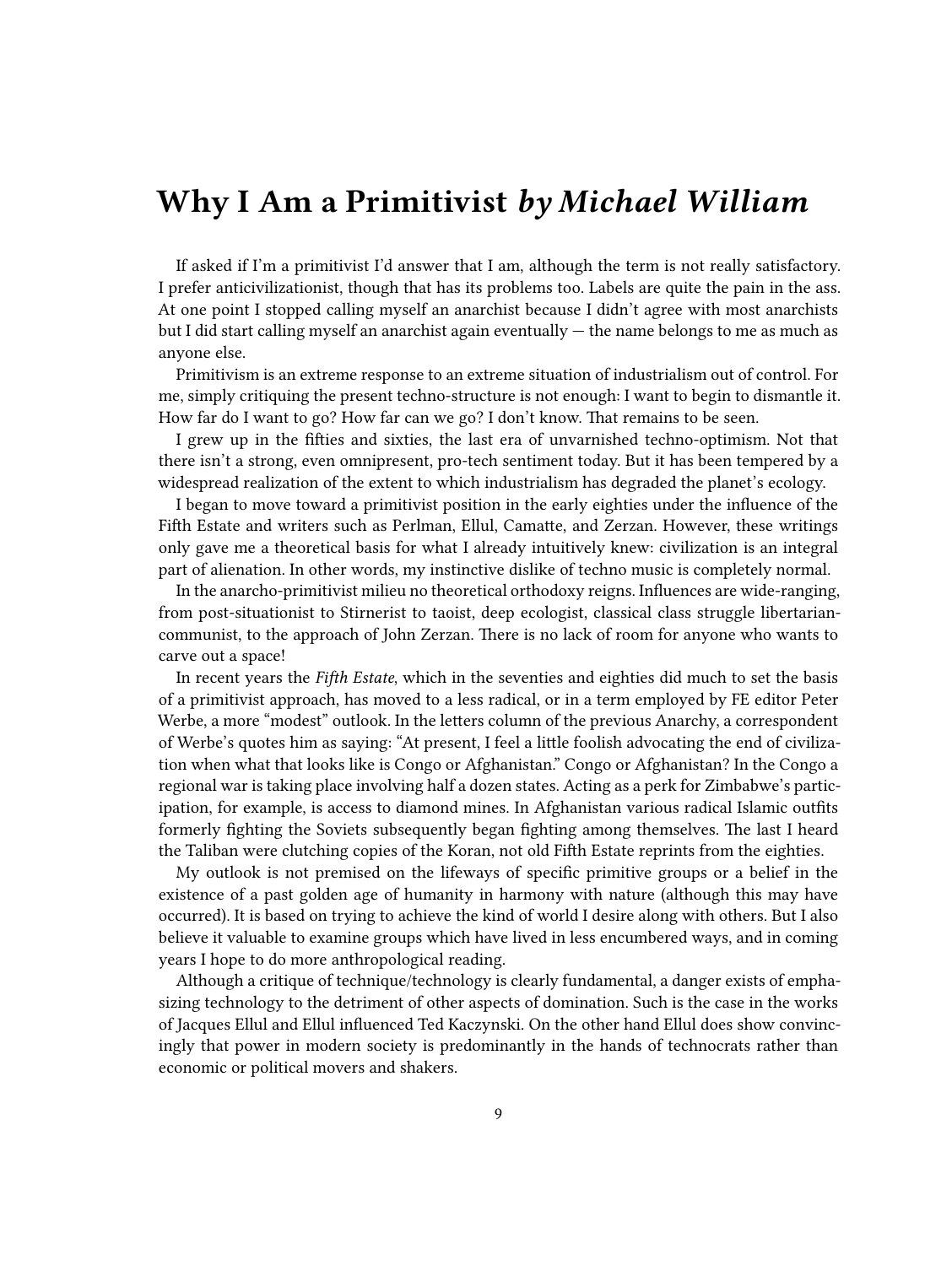Agriculture remains a controversial question. Whether one prefers an agricultural or a huntergatherer approach, agriculture will continue to play a role for a considerable time to come, as a transitional phase if not always an end in itself. In Quebec much traditional land lies fallow because market forces make it too expensive to grow crops. Subsistence farming has a long history in Quebec and people could renew this tradition as a way of achieving local autonomy. Some cultivated land could also be simply abandoned to the wild.

Primitivism is a more radical, more negative approach than mainstream anarchism which continues to confine its goal to self-managing the current structure, or one that is slightly modified. If the goals of primitivists appear even less likely to be achieved than those of more conventional radicals, the fact is that today revolutionaries of all stripes are far from achieving their goals. I see no need to moderate my approach just because we live in non-revolutionary times.

Living in the city, it is impossible to avoid the corrosive effects of urban alienation. I attempt to attenuate them by avoiding computers, by walking when possible, and by staying in contact with city green spaces. At last year's local anarchist book fair I participated in a panel on the subject of the Internet. I argued that it would be preferable to foster face-to-face communication instead. I also do book tables at which I sell selected books and magazines.

Well, the scope of this hastily written article has been modest. Hopefully this special issue on such an important topic will lead to a fruitful debate.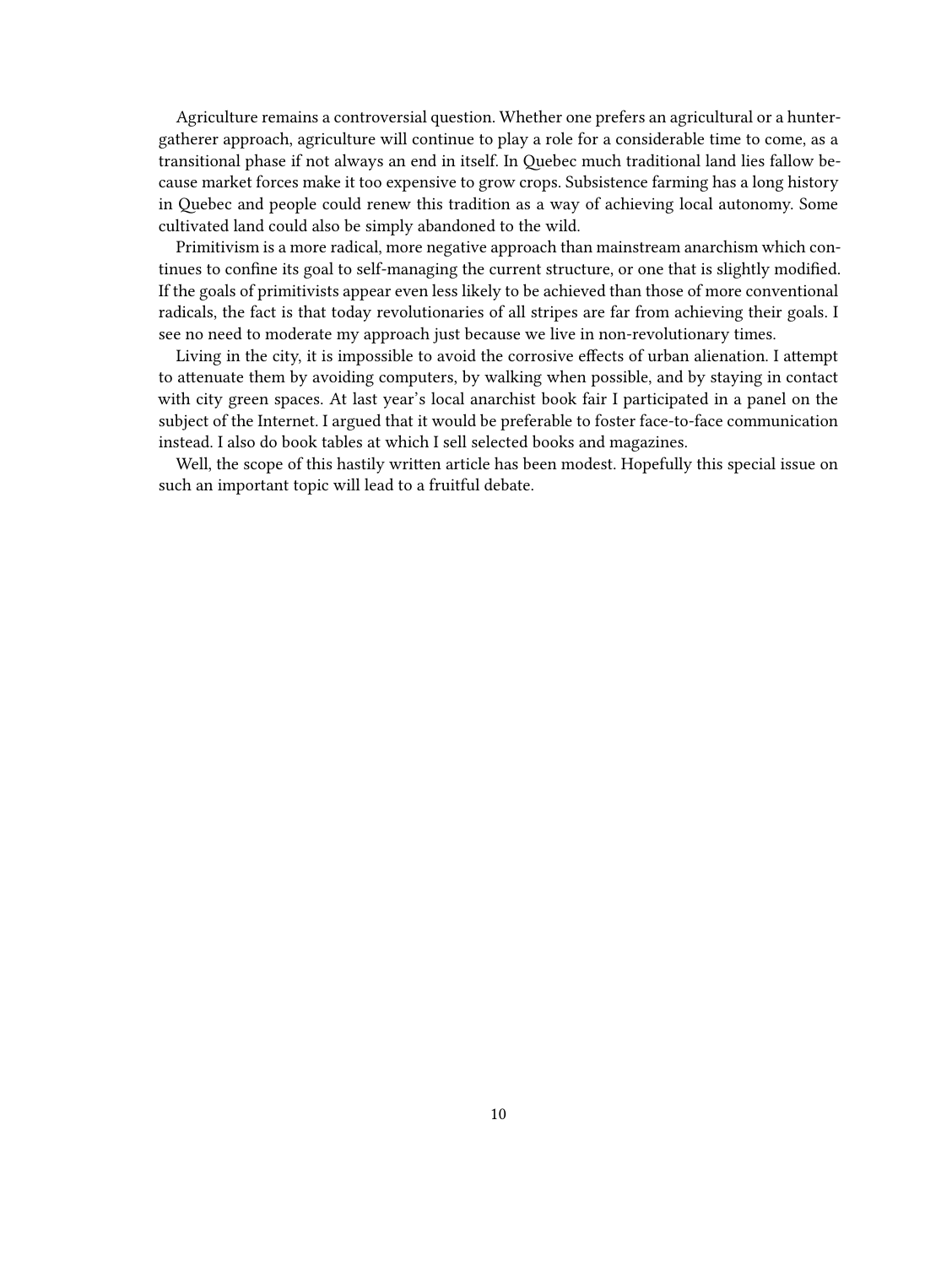### <span id="page-10-0"></span>**Why I am not a Primitivist** *by Jason McQuinn*

The life ways of gatherer-hunter communities have become a central focus of study for many anarchists in recent years, for several good reasons. First of all, and most obviously, if we are to look at actually-existing anarchist societies, the prehistory of the species seems to have been a golden age of anarchy, community, human autonomy and freedom. Various forms of the state, enclosures of the social commons, and accumulations of dead labor (capital) have been the axiomatic organizing principles of civilized societies from the dawn of history. But, from all available evidence, they seem to have been entirely absent in the vast prehistory of the human species. The development of civilization has been the flipside of the steady erosion of both personal and communal autonomy and power within precivilized, anarchic societies and the remnant life ways still surviving from them.

Furthermore, in the last several decades within the fields of anthropology and archeology there has been an explicit and (in its implications) quite radical revaluation of the social life of these noncivilized, gatherer-hunter and horticultural societies, both prehistoric and contemporary. This revaluation has led, as many anarchist writers have pointed out (especially John Zerzan, David Watson [aka George Bradford, etc.] and Bob Black), to a greater understanding and appreciation for several key aspects of life in these societies: their emphasis on personal and community autonomy (entailing their refusal of non-reciprocal power to their head-men or chiefs), their relative lack of deadly warfare, their elegance of technique and tool-kit, their anti-work ethos (refusal to accumulate unnecessary surplus, refusal to be tied down to permanent settlements), and their emphasis on communal sharing, sensuality, celebration and play.

The rise of ecological critiques and the revaluation of nature in the last decades of the twentieth century have entailed for many a search through history for examples of ecologically sustainable societies — societies which didn't despoil the wilderness, massacre the wildlife and exploit all of the natural resources in sight. Unsurprisingly, any genuine search for ecological communities and cultures predominantly turns up hunter and gatherer societies which have never (outside of situations where they were pressured by encroaching civilizations) developed any compelling needs to build surplus accumulations of food or goods, nor to ignore or despoil their animal kin or natural surroundings. Their long-term stability and the elegance of their adaptations to their natural environments make hunting and gathering societies the sustainable society and sustainable economy par excellence.

Additionally, the cumulative failures of both the revolutionary social movements of the last several centuries and the continuing march of capital and technology in reshaping the world have called into question as never before the illusory ideology of progress that underpins modern civilization (as well as most oppositional movements). A progress that has promised inevitable, incremental improvements in our individual lives and the lives of all humanity (if only we keep the faith and continue supporting capitalist technological development) has been proven increasingly hollow. It has become harder and harder to maintain the lie that life now is qualitatively better than in all previous epochs. Even those who most want to fool themselves (those on the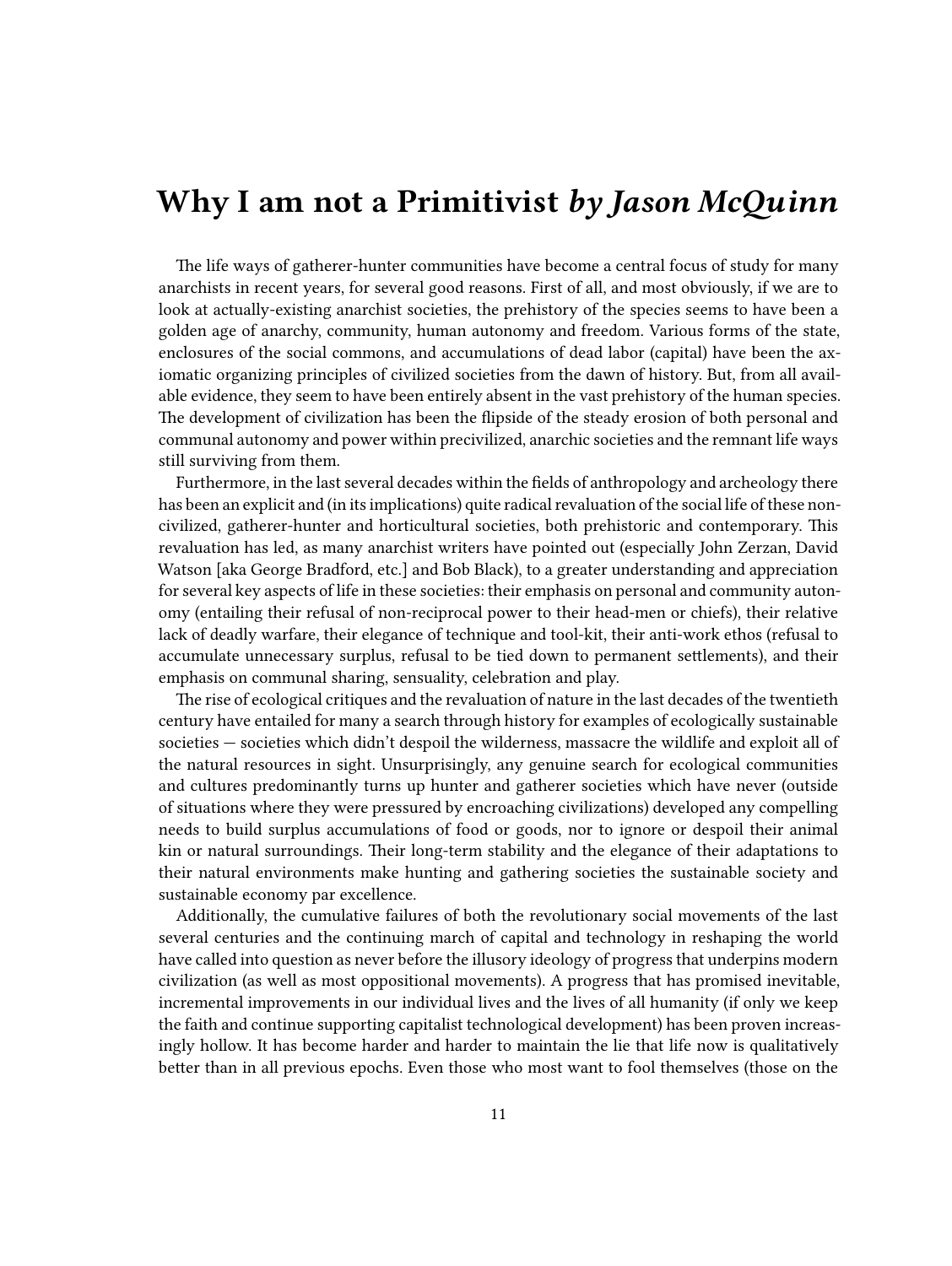margins of capitalist privilege, power and wealth) must face increasing doubts about their rationality and their ethical values, not to mention their sanity, in a world of global warming, mass extinctions, epidemic oil and toxic chemical spills, global pollution, massive clearing of rain forests, endemic Third World malnutrition and recurrent famine. All amidst an increasing polarization between an international elite of the superrich and vast masses of the powerless, landless and poor. In addition, it has become increasingly questionable whether the multiple pleasures of electric heat, chlorinated water, hydrocarbon-powered transport and electronic entertainment will ever outweigh the insidious costs of industrial enslavement, programmed leisure and our seeming reduction to objects of a scientific experiment to determine at what point we will finally lose all trace of our humanity.

The development of contemporary primitivist theories (and especially anarcho-primitivism) might thus seem to be an easy, logical and inevitable step from these foundations, although this would be to overlook other alternatives equally rooted in resistance culture. At the least, primitivism, as a multifaceted and still-developing response to the epochal crises now facing humanity, deserves our serious evaluation. It is certainly one of the several possible responses which does attempt to make sense of our current predicament in order to suggest a way out. Yet, at the same time there remain many problems with primitivist positions that have been expressed thus far. As well as potentially serious problems with the very concept of primitivism itself as a mode of theory and practice. It may make sense to examine some of the sources of primitivism first in order to identify and develop a few of its most obvious difficulties and suggest some solutions.

#### <span id="page-11-0"></span>**Primitivist strands**

There are several strands of development which seem to have more or less coalesced to form the current primitivist mélange of theories and practices, at least within North America (I'm not as familiar with British primitivism). But two or three strands stand out as the most influential and important: (1) the strand growing out of Detroit's anarcho-Marxist *Black & Red* and the anarchists contributing to the *Fifth Estate*, including for awhile (2) John Zerzan, although he and the FE eventually parted ways over disagreements about the status and interpretation of agriculture, culture and domestication. Thirdly (3) some activists coming out of the *Earth First!* milieu, often influenced by deep ecologists, promote a "Back to the Pleistocene" perspective (the Pleistocene, being the geologic period during which the human species emerged).

#### <span id="page-11-1"></span>**Fredy Perlman and the Fifth Estate**

Although there have been hints of radical primitivism within  $-$  and even before the advent of — the modern anarchist movement, contemporary primitivism owes most to Fredy Perlman and the Detroit Black & Red collective through which his work was published, beginning in the 1960s. Most influential of all has been his visionary reconstruction of the origins and development of civilization, *Against His-Story, Against Leviathan* published in 1983. In this work, Perlman suggested that civilization originated due to the relatively harsh living conditions (in one place and time) which were seen by the tribal elite to require the development of a system of public waterways. The successful building of this system of public waterways required the actions of many individuals in the manner of a social machine under the direction of the tribal elite. And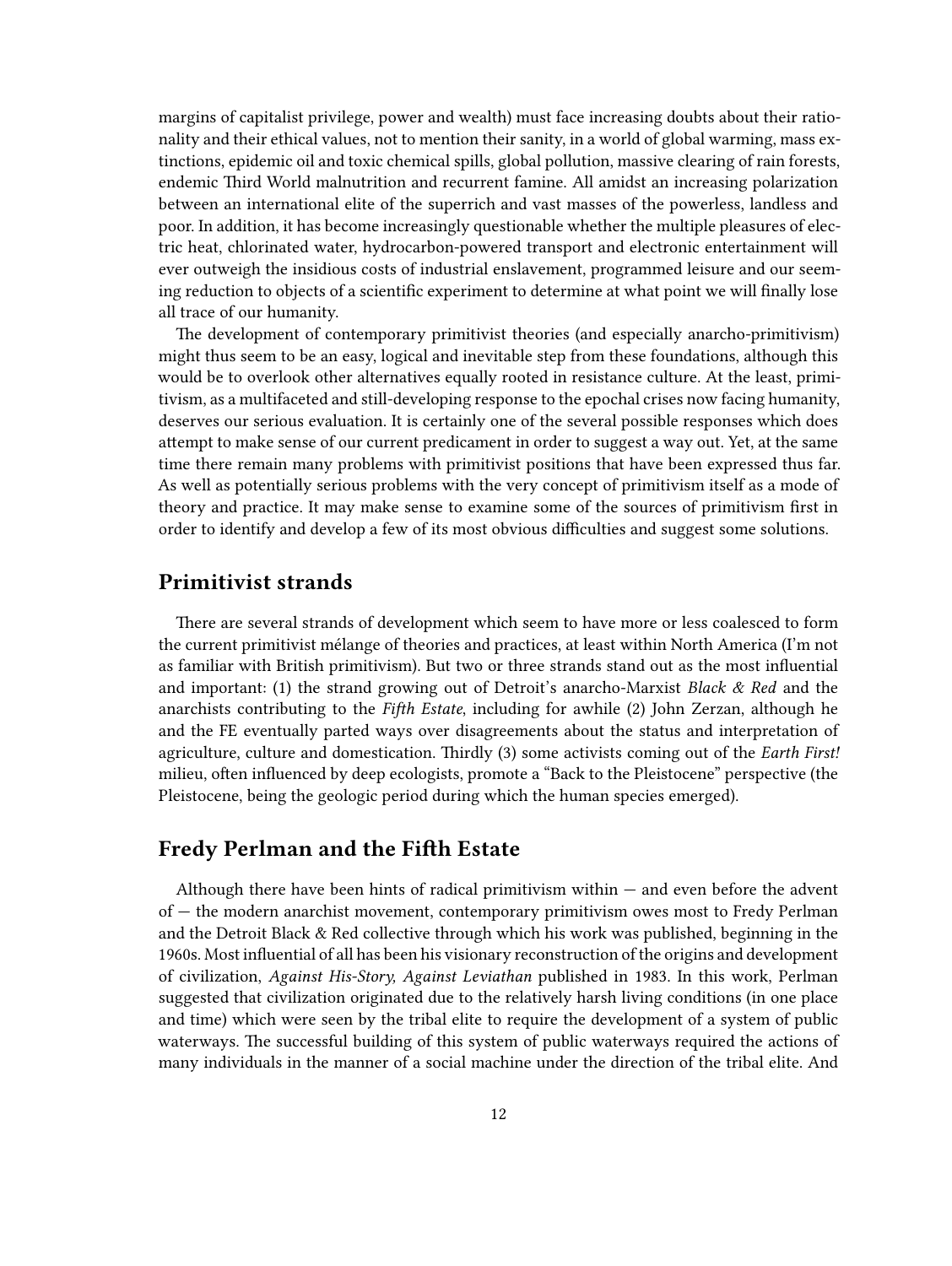the social machine that was born became the first Leviathan, the first civilization, which grew and reproduced through wars, enslavement and the creation of ever greater social machinery. The situation we now face is a world in which the progeny of that original civilization have now successfully taken over the globe and conquered nearly all human communities. But, as Perlman points out, though almost all humanity is now trapped within civilizations, within Leviathans, there is still resistance. And, in fact, the development of civilizations from their beginnings on has always faced resistance from every non-civilized, free human community. History is the story of early civilizations destroying the relatively freer communities around them, incorporating them or exterminating them, and the succeeding story of civilizations wrestling with each other, civilizations exterminating, incorporating or subjugating other civilizations, up to the present day. Yet resistance is still possible, and we can all trace our ancestral lineages to people who were once stateless, moneyless and in some profound sense more free.

Fredy Perlman's vision was taken up and elaborated upon by others involved in the Fifth Estate newspaper project, most notably, David Watson, who has written under a number of pseudonyms, including George Bradford. The Fifth Estate was itself an underground newspaper in the '60s, which evolved into a revolutionary anarchist newspaper in the mid-'70s, and then into an anarcho-primitivist project later in the '80s. Though the Fifth Estate has recently backed away from some of the more radical implications of its earlier stances, it remains one of the major strands of the contemporary primitivist milieu.

And although Watson's work is clearly based on Perlman's, he has also added his own concerns, including the further development of Lewis Mumford's critique of technology and the "megamachine," a defense of primitive spirituality and shamanism, and the call for a new, genuine social ecology (which will avoid the errors of Murray Bookchin's naturalism, rationalism, and post-scarcity, techno-urbanism). Watson's work can now be evaluated in a new collection of his most significant Fifth Estate writings of the 1980s titled *Against the Megamachine* (1998). But he's also the author of two previous books: *How Deep is Deep Ecology* (1989, written under the name of George Bradford) and *Beyond Bookchin: A Preface to Any Future Social Ecology* (1996).

John Zerzan

John Zerzan, probably now the most well-known torch-bearer for primitivism in North America, started questioning the origins of social alienation in a series of essays also published in the Fifth Estate throughout the '80s. These essays eventually found their way into his collection *Elements of Refusal* (1988, and a second edition in 1999). They included extreme critiques of central aspects of human culture  $-$  time, language, number and art  $-$  and an influential critique of agriculture, the watershed change in human society which Zerzan calls "the basis of civilization." (1999, p.73) However, while these "origins" essays, as they are often called, were published in the Fifth Estate, they were not always welcomed. And, in fact, each issue of FE in which they appeared usually included commentaries rejecting his conclusions in no uncertain terms. Eventually, when the Fifth Estate collective tired of publishing his originary essays, and when Zerzan was finding it harder and harder to endure the FE's obvious distaste for his line of investigation, Zerzan turned to other venues for publication, including this magazine, *Anarchy*, Michael William's short-lived *Demolition Derby*, and ultimately England's *Green Anarchist* as well, among others. A second collection of his essays, *Future Primitive and Other Essays*, was co-published by Anarchy/C.A.L. Press in association with Autonomedia in 1994. And, additionally, he has edited two important primitivist anthologies, *Questioning Technology* (co-edited by Alice Carnes, 1988, with a second edition published in 1991) and most recently *Against Civilization* (1999).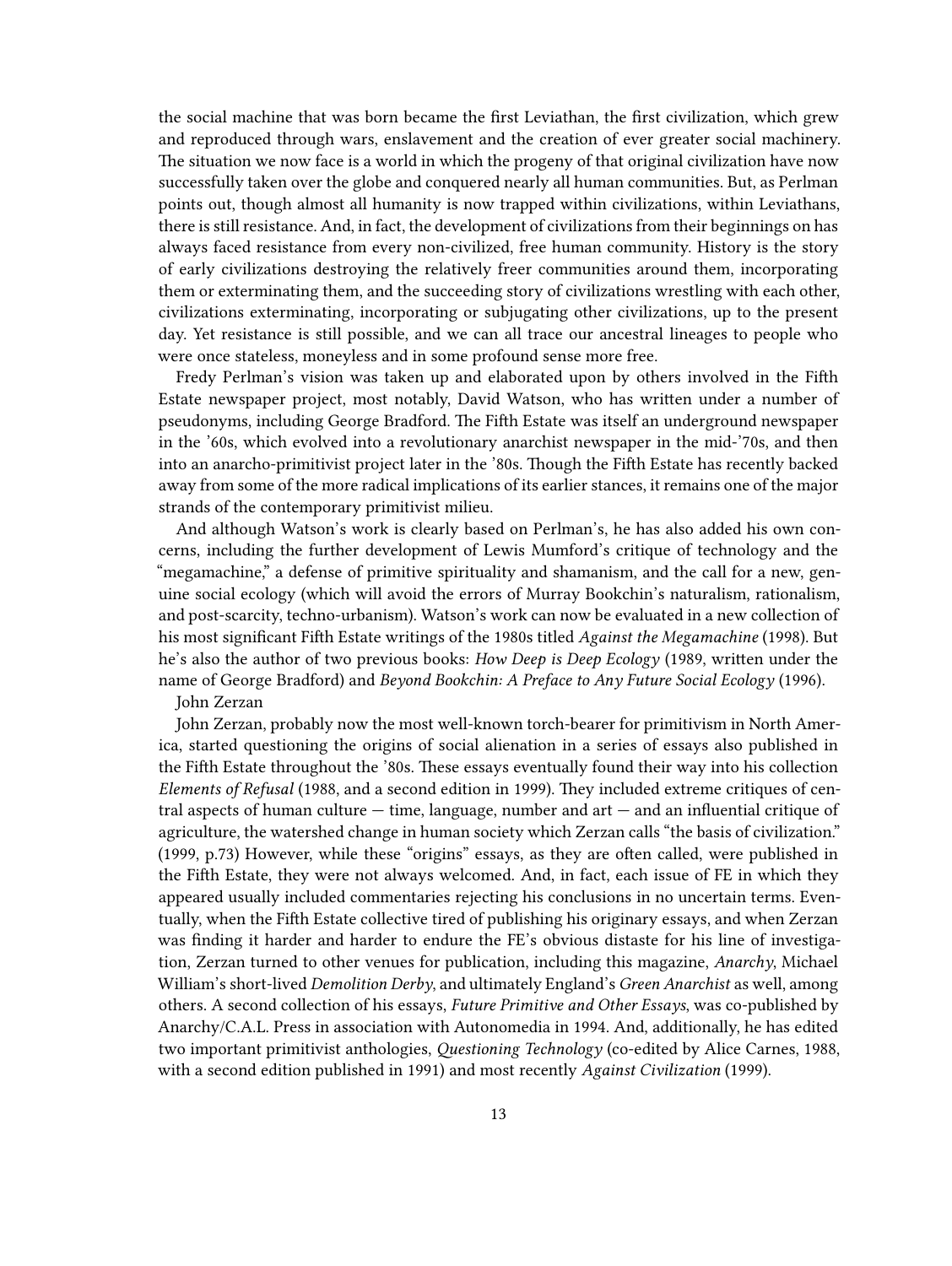John Zerzan may be most notorious for the blunt, no-nonsense conclusions of his originary critiques. In these essays, and in his subsequent writings — which will be familiar to readers of Anarchy magazine, he ultimately rejects all symbolic culture as alienation and a fall from a precivilized, pre-domesticated, pre-division-of-labor, primitive state of human nature. He has also become notorious in some circles for his embrace of the Unabomber, to whom he dedicated the second edition of *Elements of Refusal*, indicating for those who might have been unsure, that he really is serious about his critiques and our need to develop a fundamentally critical, uncompromising practice.

#### <span id="page-13-0"></span>**Earth First! and Deep Ecology**

The primitivist strand developing from the Earth First! direct-action "in the defense of Mother Earth" milieu is heavily entwined with the formulation of deep ecology by Arne Naess, Bill Devall and George Sessions, among others. In this strand the Earth First! direct action community (largely based in the western US, and largely anarchist) seems to have found itself in search of a philosophical foundation appropriate to its non-urban defense of wilderness and human wildness — and found some irresistible ammunition, if not a coherent theory, in deep ecology.

Earth First! as a substantially, but certainly not completely, informal organization had its own origins in the nativist eco-anarchism of Edward Abbey (whose nature writings — like *Desert Solitaire* — and novel *The Monkey Wrench Gang* were hugely influential) and the nativist radical environmentalism of David Foreman and friends. In fact, the original Earth First! often maintained an explicitly anti-immigration, North-American-wilderness-for-U.S.-&-Canadian-citizens-only approach to saving whatever wilderness could still be saved from the increasing human depredation of mining, road-building, clear cutting, agricultural exploitation, grazing and tourism in the service of contemporary mass consumer society — without ever feeling compelled to develop any critical social theory. However, once Earth First! expanded out of the southwest U.S. and became the focus of a widespread direct action movement it became clear that most of the people joining the blockades, marches, banner-hangings and lock-downs were more than a little influenced by the decidedly non-nativist social movements of the 1960s and '70s (the civil rights, anti-war, anti-nuclear, feminist and anarchist movements, etc.). The contradictions between the rank-andfile and the informal leadership in control of the Earth First! journal came to a head with the resignation of Foreman and his subsequent inauguration of the *Wild Earth* journal with its focus on a conservation biology perspective more to his liking. The new Earth First! leadership (and the new journal collectives since Foreman's departure) reflect the actual diversity of the activists now involved in the entire Earth First! milieu — an eclectic mix of liberal/reformist environmentalists, eco-leftists (and even eco-syndicalists affiliated with the IWW), some greens, a variety of eco-anarchists and many deep ecologists. But regardless of this diversity, it is clear that deep ecology may well have the most widespread influence within the EF! milieu as a whole, including those who consider themselves to be primitivists. This seems to be mostly because Earth First! is primarily a direct action movement in defense of non-human Nature, and clearly not a sociallyoriented movement, despite the often radical social commitments of many of the participants. Deep ecology provides the theoretical justification for the kind of Nature-first, society-later (if at all) attitude often prevalent in EF! It substitutes a specially constructed biocentric or eco-centric vision ("the perspective of a unified natural world" as Lone Wolf Circles puts it) for the supposed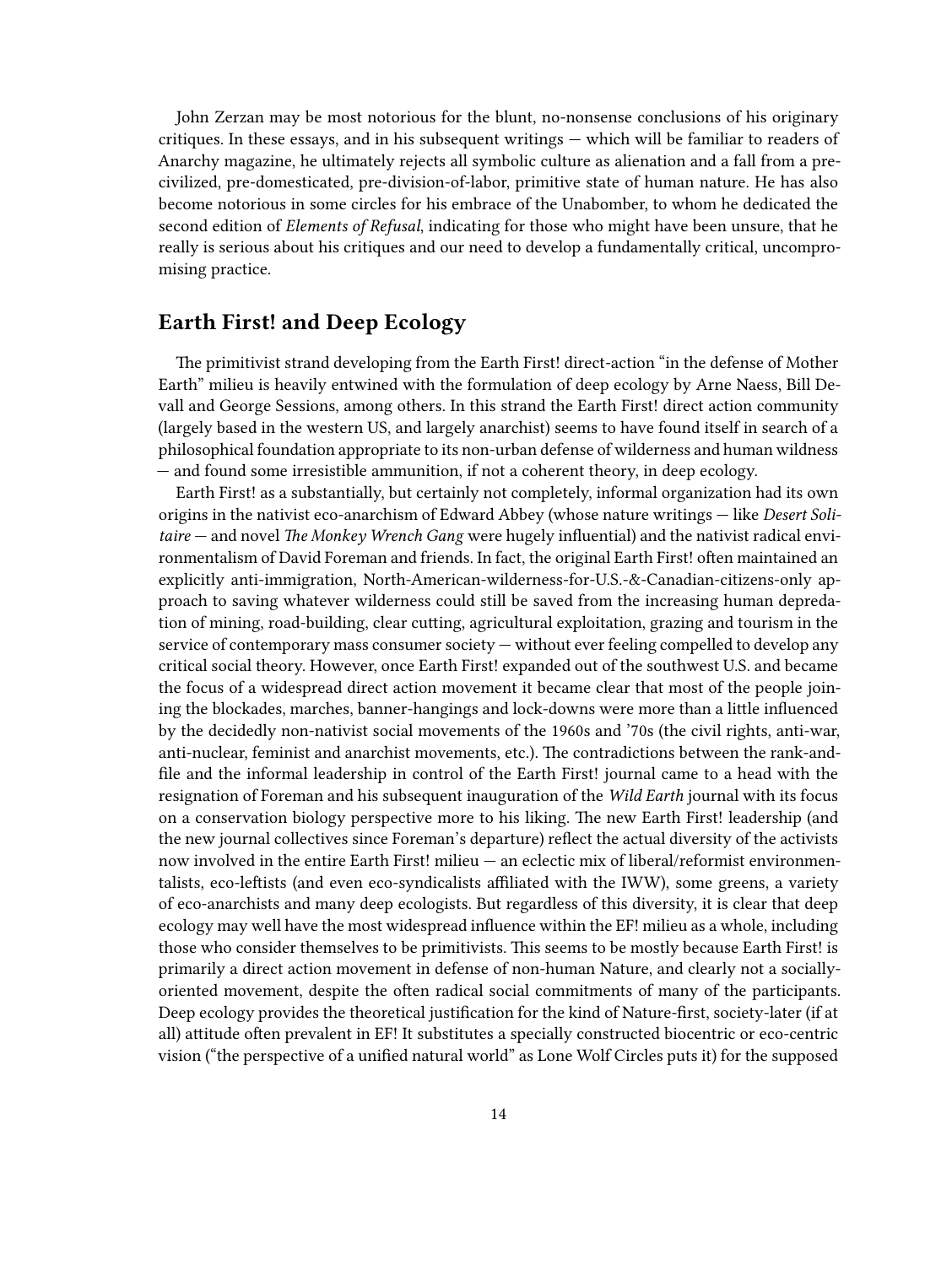anthropocentric perspectives which privilege human values and goals in most other philosophies. And it offers a nature philosophy that merges with nature spirituality, which together help justify an eco-primitivist perspective for many activists who wish to see a huge reduction in human population and a scaling-down or elimination of industrial technology in order to reduce or remove the increasing destruction of the natural world by modern industrial society. Although the Norwegian philosopher Arne Naess (no primitivist himself) is usually credited with the creation of deep ecology, the book which originally made it's name in North America was Bill Devall and George Session's *Deep Ecology* (1986). Arne Naess' book, *Ecology, Community and Lifestyle: Outline of an Ecosophy*, appeared in 1990, while George Sessions contributed *Deep Ecology for the Twenty-First Century* in 1994.

#### <span id="page-14-0"></span>**Which Primitivism?**

As is obvious from this brief overview (which necessarily leaves out discussion of many details as well as other important participants and influences), the strands of the primitivist milieu are not just diverse, but often in important ways incompatible. To identify with primitivism can mean very different things to those influenced by Fredy Perlman or David Watson, John Zerzan or Arne Naess. Fredy Perlman poetically commemorates the song and dance of primitive communities, their immersion in nature and kinship with other species. For David Watson, primitivism first of all implies a celebration of the sustainable, preindustrial (though not necessarily pre-agricultural) life ways of many peoples, which he believes are most-importantly centered on tribal cultures (especially tribal religions) and convivial tools and techniques. For John Zerzan, primitivism is first and foremost a stance demanding an end to all possible symbolic alienations and all division of labor in order that we experience the world as a reclaimed unity of experience without need for religion, art or other symbolic compensations. While for those influenced by deep ecology, primitivism means a return to a preindustrial world inhabited by a small human population able to live not only in harmony with nature, but above all with a minimal impact on all other animal and plant (and even bacterial) species.

#### <span id="page-14-1"></span>**Primitivism as ideology**

Although I appreciate and respect the insights of most primitivist currents, there are obvious problems with the formulation of any critical theory primarily focusing around a primitivist identity (or any other positively conceived identity). As Bob Black has contended:

"The communist-anarchist hunter-gatherers (for that is what, to be precise, they are), past and present, are important. Not (necessarily) for their successful habitat-specific adaptations since these are, by definition, not generalizable. But because they demonstrate that life once was, that life can be, radically different. The point is not to recreate that way of life (although there may be some occasions to do that) but to appreciate that, if a life-way so utterly contradictory to ours is feasible, which indeed has a million-year track record, then maybe other life-ways contradictory to ours are feasible" (Bob Black, "Technophilia, An Infantile Disorder," published in Green Anarchist & on the web at: www.primitivism.com).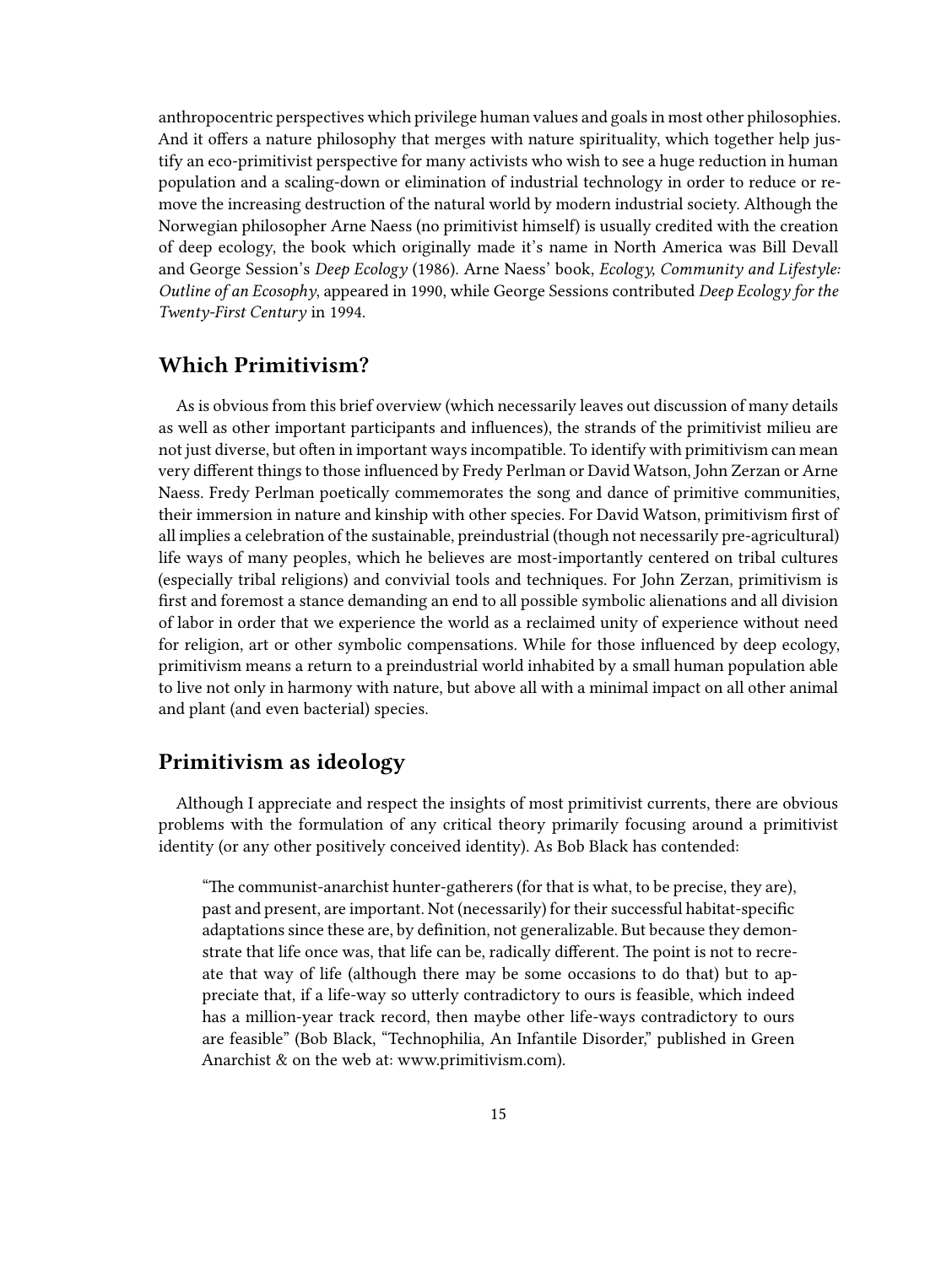If it was obvious that primitivism always implied this type of open-ended, non-ideological stance, a primitivist identity would be much less problematic. Unfortunately, for most primitivists an idealized, hypostatized vision of primal societies tends to irresistibly displace the essential centrality of critical self-theory, whatever their occasional protestations to the contrary. The locus of critique quickly moves from the critical self-understanding of the social and natural world to the adoption of a preconceived ideal against which that world (and one's own life) is measured, an archetypally ideological stance. This nearly irresistible susceptibility to idealization is primitivism's greatest weakness.

This becomes especially clear when attempts are made to pin down the exact meaning of the primitive. In a vitally important sense there are no contemporary "primitive" societies and there is not even any single, identifiable, archetypal "primitive" society. Although this is acknowledged even by most primitivists, its importance is not always understood. All societies now (and historically) in existence have their own histories and are contemporary societies in a most important sense, that they exist in the same world  $-$  even if far from the centers of power and wealth  $$ as nation-states, multinational corporations and global commodity exchange. And even ancient societies which existed before the advent of agriculture and civilization in all likelihood adapted many unimaginably diverse and innovative life ways over the course of their existence. But, beyond some basic speculations, we can simply never know what these life ways were, much less, which were the most authentically primitive. While this doesn't mean that we can't learn from the life ways of contemporary hunters and gatherers — or horitculturalists, nomadic herders, and even subsistence agricultural communities, it does mean that there is no point in picking any one form of life as an ideal to be uncritically emulated, nor of hypostatizing an archetypal primitive ideal based on speculations always about what might have been.

#### <span id="page-15-0"></span>**Neither back nor forward, but wherever we choose to go**

As all critics of primitivism never tire of pointing out, we can't simply go back in time. Though this is not because (as most critics believe) that social and technical "progress" is irreversible, nor because modern civilization is unavoidable. There are many historical examples of both resistance to social and technical innovations, and devolutions to what are usually considered (by the believers in Progress) not just simpler, but inferior or backward, life ways. Most importantly, we can't go back in the sense that wherever we go as a society, we have to make our departure from where we are right now. We are all caught up in an historical social process which constrains our options. As Marxists typically put it, the present material conditions of production and social relations of production largely determine the possibilities for social change. Although anarchists are increasingly (and correctly) critical of the productivist assumptions behind this type of formulation, it remains more generally true that existing conditions of social life (in all their material and cultural dimensions) do have an inertia that makes any thoughts of a "return" to previously existing (or more likely imagined) life ways extremely problematic.

But neither do we necessarily need to go forward into the future that capital and the state are preparing for us. As we are learning from history, their progress has never been our progress conceived as any substantial diminution of social alienation, domestication or even exploitation. Rather, we might do much better to dispense with the standard timelier of all philosophies of history in order to finally go our own way.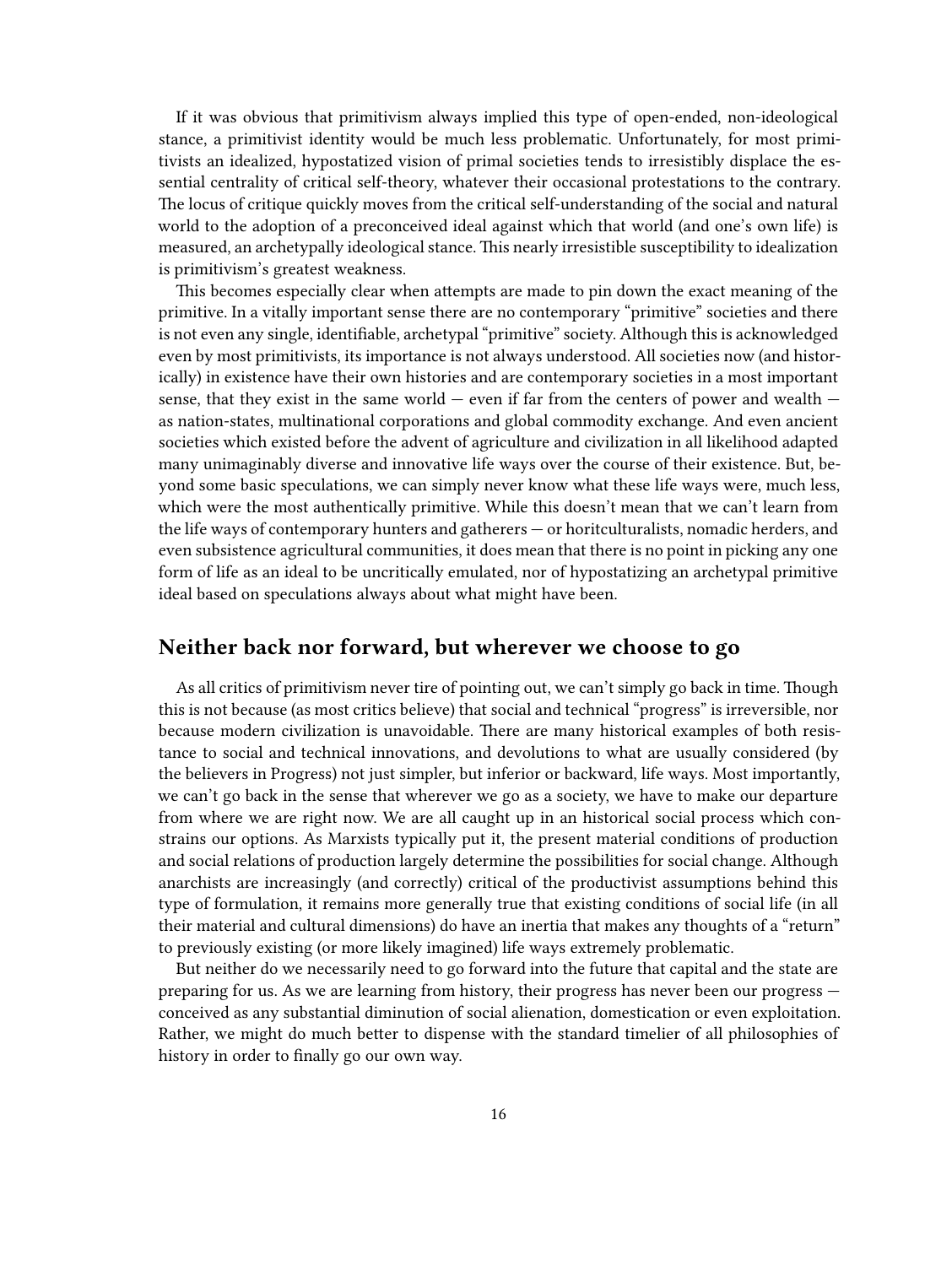Only without the unnecessary, always ideological, constraints imposed by any directional interpretations of history, are we finally free to become whatever we will, rather than what some conception of progress (or of return) tells us we need to be. This doesn't mean that we can ever just ignore what we, as a global society, are right now. But it does mean that ultimately no ideology can contain or define the social revolutionary impulse without falsifying it. The vitality of this critical impulse has an existence prior to any theorizing in each and every contradiction between our immediate desires for unitary, non-alienated lives and all of the current social relations, roles and institutions which prevent these desires from being realized.

#### <span id="page-16-0"></span>**Critiques of Civilization, Progress, Technology**

Much more important for us than the revaluation of what are called primitive societies and life ways is the critical examination of the society within which we live right now and the ways which it systematically alienates our life-activities and denies our desires for a more unitary and satisfying way of life. And this must always be foremost a process of negation, an imminent critique of our lives from within rather than from without. Ideological critiques, while containing a negative component, always remain centered outside of our lives around some sort of positive ideal to which we must eventually conform. The power of their (oversimplified) social criticisms is gained at the expense of denying the necessary centrality of our own lives and our own perspectives to any genuine critique of our social alienation.

The primitivist milieu has developed and popularized critiques of civilization, progress and technology and that is its most important strength. I don't consider myself a primitivist because of what I see as the inherently ideological thrust of any theory which idealizes a particular form of life (whether or not it has ever actually existed). But this does not mean that I am any less critical of civilization, progress or technology. Rather, I see these critiques as essential to the renewal and further radicalization of any genuine attempts at general contemporary social critique.

Primitivism as an ideology is stuck in an unenviable position ultimately demanding the construction of a complex form of society (however much disputed in particulars) that obviously requires not only massive social transformations, technical changes and population dislocations, but the relatively quick abandonment of at least 10,000 years of civilized development. It is an understatement to say that this poses enormous risks for our survival as individuals, and even, conceivably, as a species (due to the primarily to potential threats of nuclear, chemical and biological warfare that could be unleashed). Yet primitivism can at best offer only indeterminate promises of highly speculative results, even under the most favorably imaginable circumstances: the eventual, worldwide demoralization and capitulation of the most powerful ruling classes, without too many significant civil wars fought by factions attempting to restore the collapsing old order in part or in total. Thus primitivism, at least in this form, is never likely to command the support of more than a relatively small milieu of marginal malcontents, even under conditions of substantial social collapse.

But the critique of civilization doesn't have to mean the ideological rejection of every historical social development over the course of the last 10 or 20,000 years. The critique of progress doesn't mean that we need to return to a previous way of life or set about constructing some preconceived, idealized state of non-civilization. The critique of technology doesn't mean that we can't successfully work to eliminate only the most egregious forms of technological production,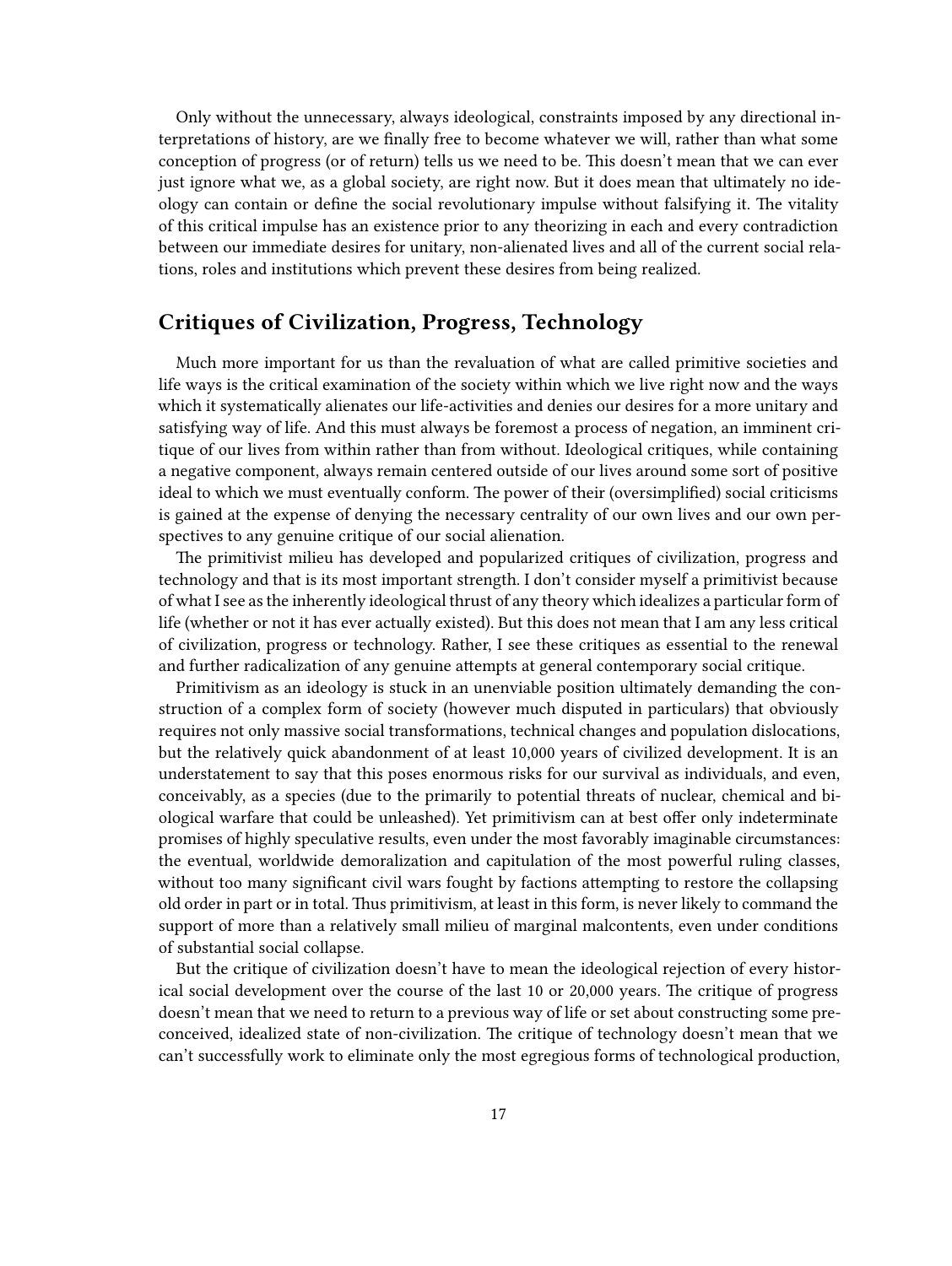consumption and control first, while leaving the less intensive, less socially- and ecologicallydestructive forms of technology for later transformation or elimination (while also, of course, attempting to minimize their alienating effects). What all this does mean is that it can be much more powerful to formulate a revolutionary position that won't lend itself so readily to degeneration into ideology. And that primitivism, shorn of all its ideological proclivities, is better off with another name.

What should a social revolutionary perspective be called which includes critiques of civilization, progress and technology, all integrated with critiques of alienation, ideology, morality and religion? I can't say that there is any formulation that won't also have significant potential for degeneration into ideology. But I doubt that we would do worse than "primitivism."

I will likely continue to identify most with the simple label of "anarchist," trusting in part that over time the most valid critiques now identified closely with primitivism will be increasingly incorporated into and identified closely with the anarchist milieu, both within anarchist theory and anarchist practice. Anarcho-leftists won't like this process. And neither will anarcho-liberals and others. But the critique of civilization is here to stay, along with its corollary critiques of progress and technology. The continued deepening of worldwide social crises resulting from the unceasing developments of capital, technology and state will not allow those anarchists still resistant to the deepening of critique to ignore the implications of these crises forever.

We now stand at the beginning of a new century. Many would say we're no closer to anarchy now than we were a two centuries ago in the times of Godwin, Courderoy or Proudhon. Many more might say that we are increasingly further away. Or are we? If we can formulate a more powerful critique, more resistant to the temptations of ideology; and if we can develop a more radical and intransigent, yet open-ended practice, perhaps we still have a fighting chance to influence the inevitable revolutions still to come.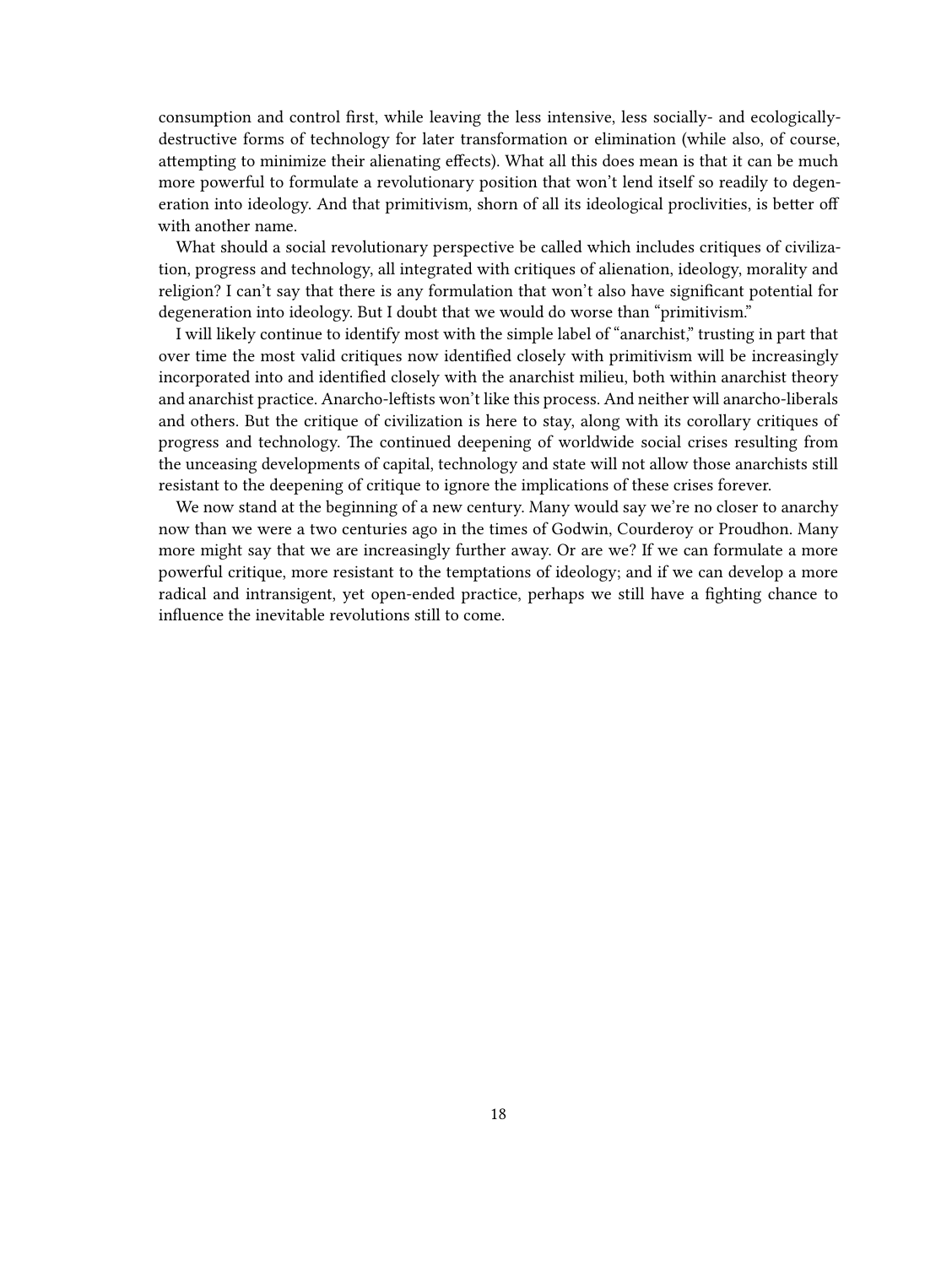### <span id="page-18-0"></span>**The Question of Primitivism** *by Alex Trotter*

An anarchist search for the primitive actually involves multiple questions. Is civilization itself really the problem? Is its overcoming a realistic possibility? Is it to be overthrown or abandoned?

The radical anthropology that many anarchists have recently taken interest in has the merit of demonstrating that humanity has lived the great bulk of its time on earth in hunter-gatherer bands free of class hierarchy, alienated division of labor, sexual inequality, and devastating technological warfare. In light of all the failed revolutions of modern history it provides us with a glimpse of the only human communities that have ever really been what could be called anarchist or communist in a sustained and successful way. This in itself is a powerful counter to Hobbesian and other ideologues who argue that the nature of the human beast requires authoritarian controls. But drawing a politics out of this anthropology is tricky. Civilization may well have been a mistake from the start, but it could be something that we are more or less stuck with. The idea of primitivism implies, in its most radical form, a return to a golden age of hunter-gatherer society, although few if any of even the most ardent critics of civilization advocate this course. An absolutist primitivism can arrive at the conclusion that the human species itself is the problem, with a resulting misanthropic nihilism. Although I will agree that civilization has deeply alienated humanity from the rest of nature, and that today it seems to take on the aspect of a colossal prolonged train wreck, I don't believe that all of its products (e.g., books, chess, wine, to name a few of my own likes) are evil; some aspects of civilization are probably worth preserving even as its more oppressive and harmful aspects deserve dismantling. We certainly need to free ourselves from a toxic overcivilization and reconcile with nature, but I am skeptical about the feasibility and even desirability of an absolute destruction or abandonment of civilization. Before returning to these questions, I will briefly examine the origins of contemporary primitivism (if that's really what we want to call it) and its quarrel with Marxism and leftism.

Recent years have seen the emergence of a green anarchism, but it should be remembered that contemporary primitivism and its affines (deep ecology excepted) have strong roots in European ultraleft Marxism, or rather, in attempts to transcend it following the great near-revolution of 1968 in France and gathering momentum up to the present time. Jacques Camatte, formerly a member of a Bordiguist party, is one of the key figures and was an important influence on Fredy Perlman and the Fifth Estate. In the 1960s Stalinism was still very much dominant as an ideological opposition to capitalism, even in some Western countries such as France and Italy. The rejection of Marxism involved not just Stalinism and the various nationalistic ideologies (re)emerging from its decay, however, but went on to question even the less authoritarian/ideological and more critical strands of Western Marxism such as left or council communism and the Situationist International and its imitators, which had all seemingly burned out in failure or irrelevance after about 1970. The various theorists today associated with the general idea and milieu of "primitivism" went in varying directions from there, mostly toward a critical engagement with an anarchism that had begun to emerge from a long eclipse. Among them Camatte remains most indebted to Marx.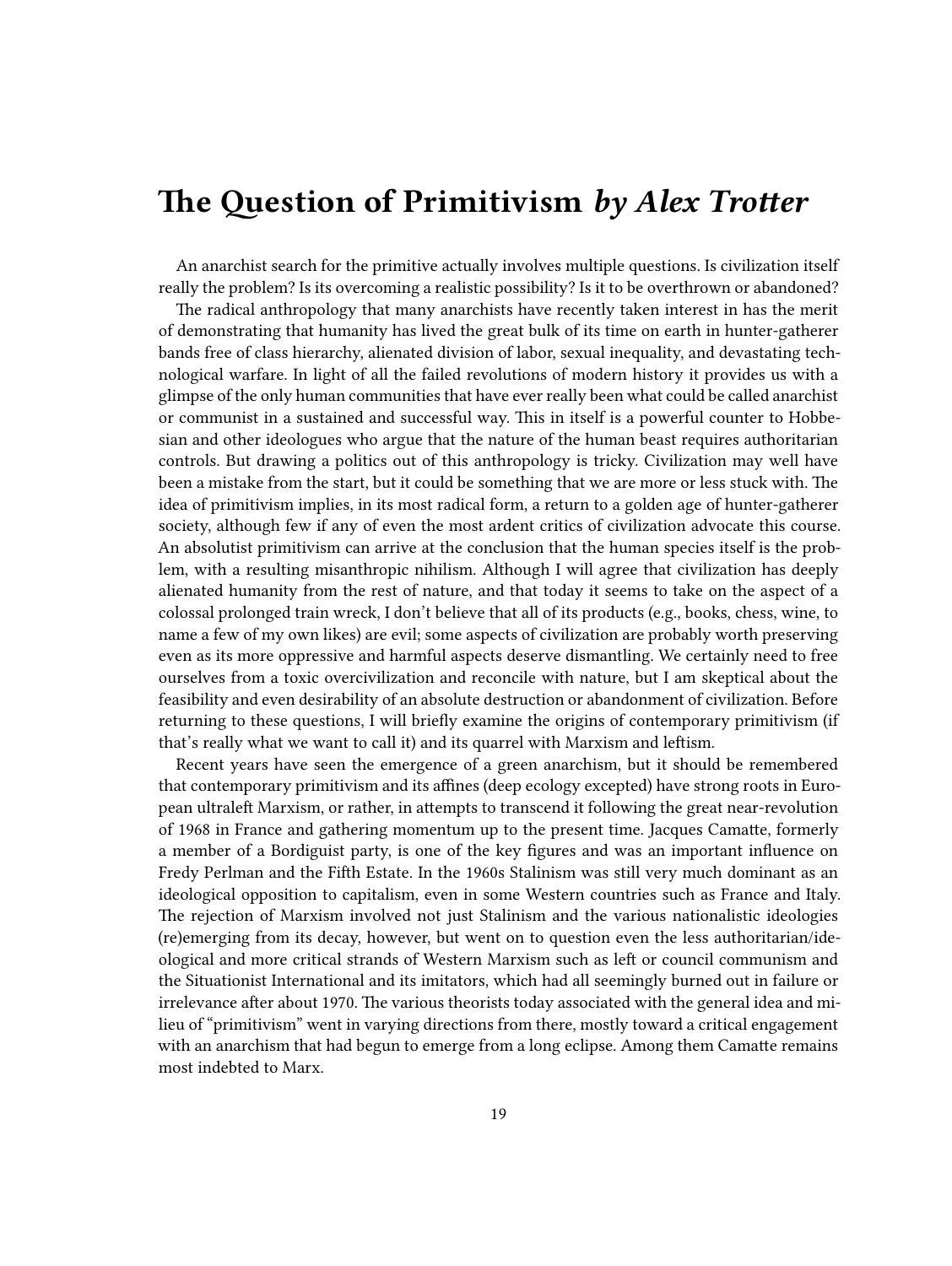The Marxist schema of history had a place, albeit a rather small one, for prehistory in the category of "primitive communism," which would, the theory went, return on a "higher" level through the historical dialectic of class struggle. Camatte, and others such as Fredy Perlman and John Zerzan, came to the conclusion that the working class could no longer be considered the revolutionary subject, and questioned the supposed necessity of the long detour through civilization (the "wandering of humanity" or "His-story") with its various stages organized around modes of production. Marx, in contrast to just about any flavor of Marxists you can think of, had some "primitivist" tendencies of his own, which can be seen, for example, in the *Ethnological Notebooks* and in his early Paris writings on alienation, in which he pointed to communism as the emergence of human community, the natural man and woman whose free creativity, and not the development of economic forces of production, is the goal. At his best, Marx offered the perspective of radical subjectivity rather than faith in an objective process operating by rigid teleology and economic determinism. Unfortunately, it is the latter face of Marxism that the world has come to know all too well, and Engels as well as Marx himself have to share part of the blame for that.

Another radical thinker worth mentioning in this regard is Dwight Macdonald, also a refugee from left Marxism (in his case, Trotskyism), whose principal writings date from the 1940s and 1950s, a time when Stalinism was even more firmly entrenched, indeed at the zenith of its power. Macdonald was not a contemner of civilization as such (he was, in fact, rather fond of the ancient Greeks, who were, he noted approvingly, "technologically as primitive as they were esthetically civilized"), but his well-reasoned critique of Marxism placed it firmly in the context of the Western Enlightenment project of boundless faith in science, progress, and mastery over nature. Macdonald called for a renewal of an anarchism both individualist and communitarian, and free of the fetish of "scientific socialism" that had sprung from classical anarchist and Utopian thinkers as much as from Marx. The reemergence of anarchism since the 1960s has taken a much more critical stance toward science and technology than that of the bearded prophets of the 19<sup>th</sup> century. Insofar as Macdonald helped lay the groundwork for that reemergence, he can be considered a forerunner of "primitivism," although I get the sense that he may not have entirely approved of it in its present manifestations.

Whatever good there is that people associate with civilization (e.g., cultural, spiritual, or ethical achievements) usually has to do with something other than just making money, which is the alpha and omega of this society. The civilization of Capital — to the extent that it has a civilization of its own, apart from the market  $-$  and technology-driven mass culture  $-$  is a parasitic patina overlying the culture of previous forms of society, which it continually decomposes, recomposes, and packages as an immense collection of commodities to be sold and consumed. Camatte has described the present society in bleak terms as a "material community of capital" in which the social classes of the classic Marxian polarity, bourgeoisie and proletariat alike, have been suppressed or superseded in a generalized human slavery to wage labor and the commodity, and in which life itself increasingly takes on the cast of "virtual reality." In this society, by analogy with the "Asiatic mode of production," there may be revolts, but there is no exit through a dialectic of history.

But if the proletariat (whether defined, classically, as those without ownership of means of production, or more broadly, by Castoriadis and the Situationists, as those without power or control over their own lives) will not serve as revolutionary subject and force of negation in modern society, then who or what will? The antiwar, green, feminist, gay, and civil-rights "new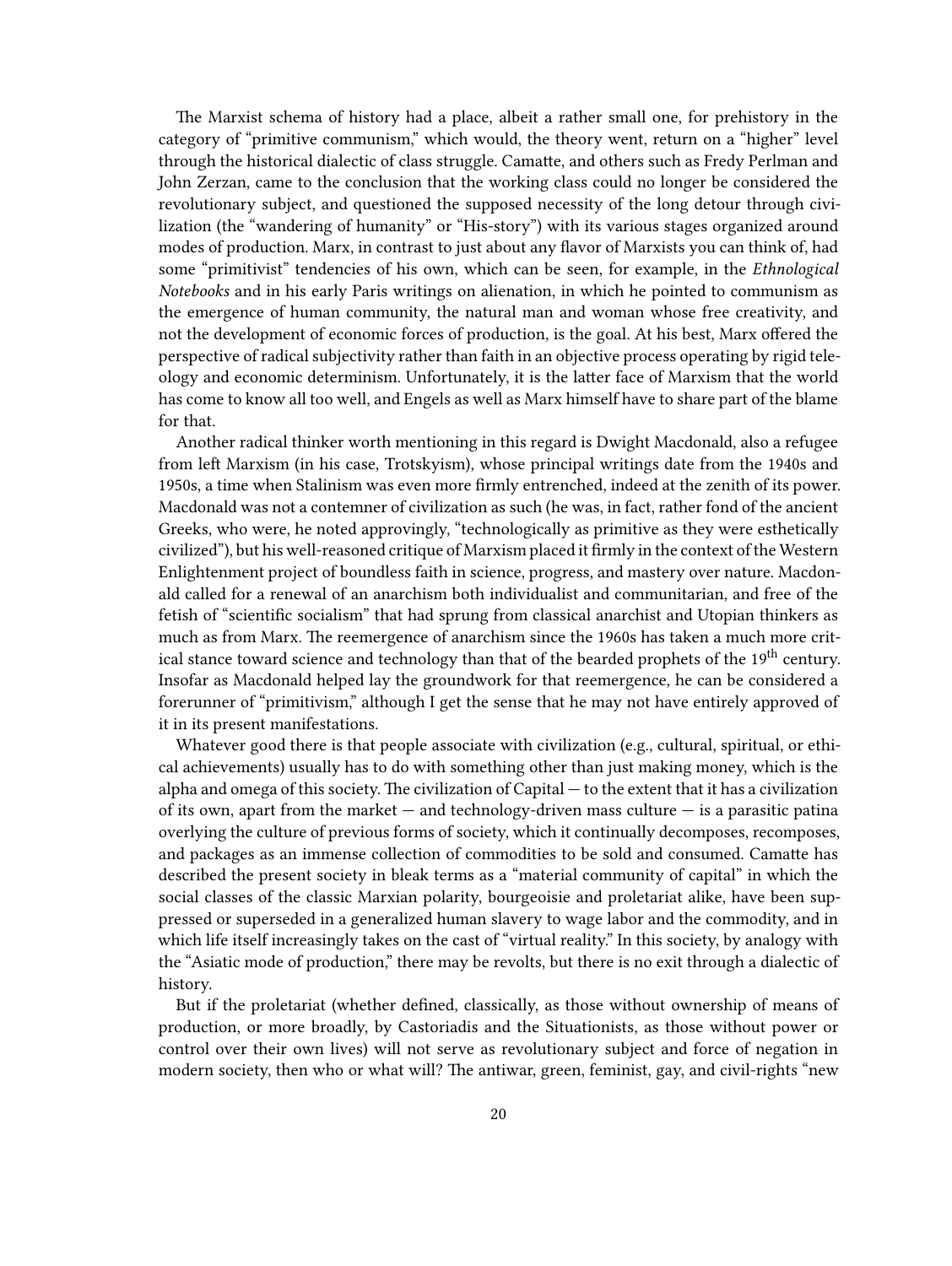social movements" (no longer very new at this point) coming out of the 1960s had their own understandable reasons for rejecting Marxism and the old workers' movement, but these movements have tended to become thoroughly integrated into capitalist society through postmodern academe and liberal or social democratic party politics. A deep ecology perspective might see little need for a human subject to effect revolutionary change, but most anarchists, including the "primitivists" among them, do have a vision of social revolution. Although the society of capital seems remarkably resilient, there is (or was, at least, until very recently) at least some cause for optimism. Resistance to all the various ideological, technological, and institutional supports of this society continues and seemed to be increasing dramatically, although what will now happen in the current drive to war is a big question mark.

The theory of the proletariat enunciated in the  $19<sup>th</sup>$  century has lost its credibility but retains a half-life that continues to resonate. Bob Black, who is not a primitivist per se but shares many elements of a primitivist critique of technological society, put it this way: "The (sur)rational kernel of truth in the mystical Marxist shell is this: the 'working class' is the legendary 'revolutionary agent': but only if, by not working, it abolishes class." Zerowork takes the refusal or withdrawal of labor as the starting point of any effort to change or escape this world, only it rejects leftist efforts to organize such refusal through parties and unions. It is necessarily ambivalent (agnostic?) on the question of civilization and technology. In looking at ways to free humanity from work, there are different directions in which to turn. Paul La Fargue argued for automation under worker control, as did the Situationists. In this scenario technology can be seen as a potential help and not necessarily as an unmitigated force of oppression. The potential downside is that it entails a continued dependency on technology. Then there is the example of the hunter-gatherer peoples, who work hardly at all and don't use or need automation because nature makes available to them everything they need. Given that re-creating such lifeways in their original Paleolithic forms is nigh impossible, however, this example has practical limits as a model for transforming our own lives.

In considering the importance (or not) of the working class it is well to observe that most people in the world are not (post)industrial workers, but peasants. The relationship to the land is most important, and the categories of discourse associated with Marx and other 19<sup>th</sup>-century radicals are still relevant, especially the emphasis on capitalism's origins as an agricultural revolution. Camatte, who advocates movements based on community rather than class, has written much on this subject. The concept of community is frustratingly vague when applied to contemporary Western societies, but is easier to see in relation to that greater part of the world where capital has still not completely penetrated the traditional societies, and social formations whose roots predate capitalism are still the norm. In his essay on the Russian Revolution, Camatte emphasized the populist, peasant-based dimension rather than the class-struggle dialectic of bourgeoisie vs. proletariat. He made the case that the workers' councils were in a sense extensions of the peasant commune, because many of the insurrectionary workers in the rapidly industrializing Russia of that time were recent migrants from the countryside, where communal social forms prevailed. Today, in non-Western societies, urbanization and industrialization continue to grow and capital makes further inroads through the same means by which it became established in the West: enclosures and the uprooting of people from their means of subsistence on the land. But there is still at least a trace of communitarian dimension in workers' lives. People in many parts of Africa and Asia, for example, who have become workers in cities still have family, food, and other resources in their native villages in the countryside. These regions are poor in relation to North America,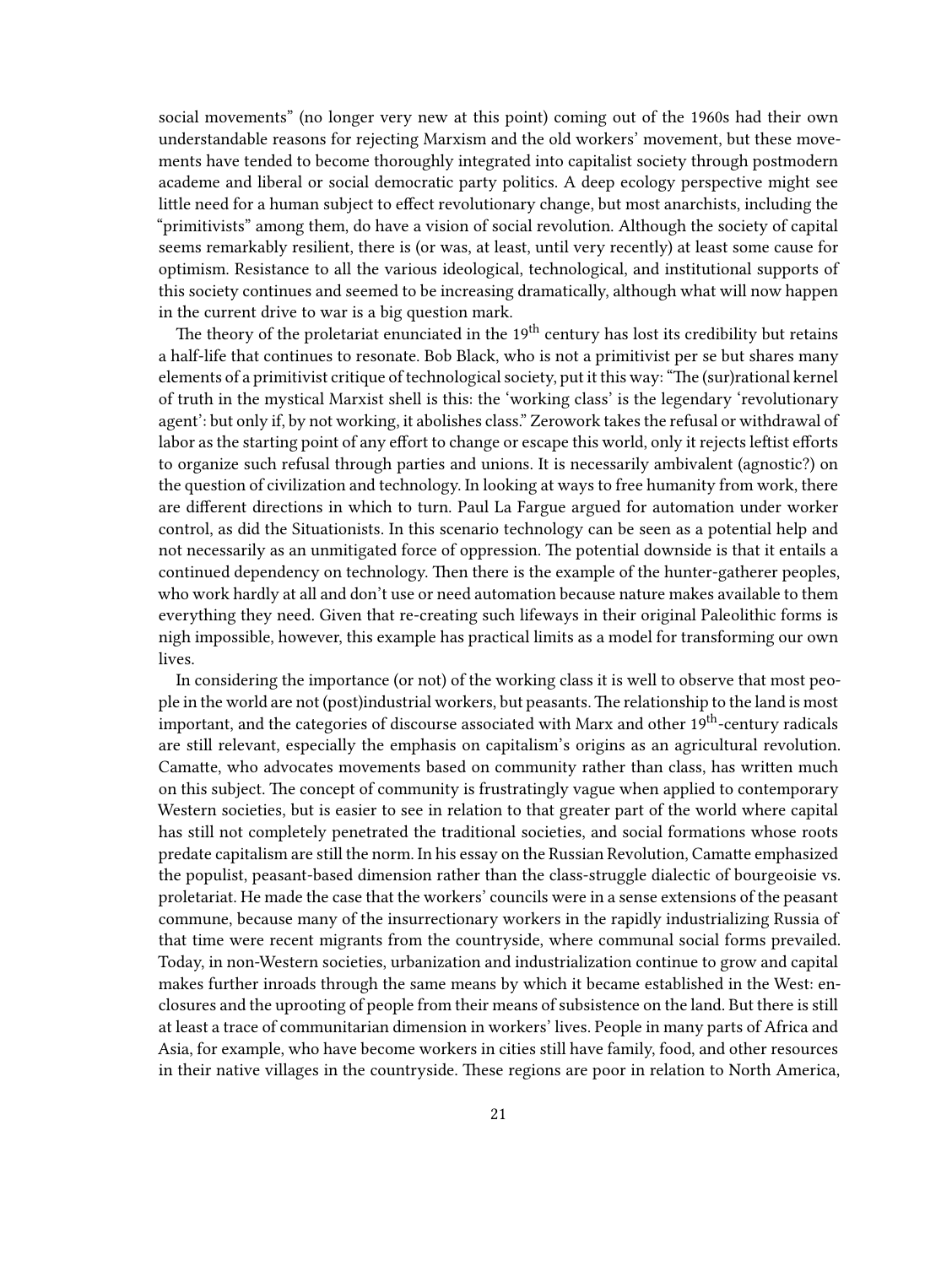Western Europe, and Japan, but in the event of far-reaching industrial collapse it is conceivable they might actually fare better based on this surviving relationship to the land.

If peasant-based socialism were to take hold on a large scale, many areas of the world could be pulled out of the global market. But as long as capital remains securely in power in its metropolitan stongholds, this scenario probably won't work. Indeed, it can be said to have been tried already. Third-World Stalinism was already this attempt in many regions where, in part because of colonialism, a native bourgeoisie never really developed. Peasants have served as the foot soldiers for many revolutions, but these have all been projects of state-run capital overseen by Marxist and nationalist petty-bourgeois bureaucrats. As the 1917 revolution in Russia remained isolated and fought the White Terror with Red Terror, the Bolshevik party-state presided over the imposition of industrial society in that country. This became a pattern repeated several times disastrously throughout the  $20<sup>th</sup>$  century as many poor nations attempted to follow the totalitarian model of Soviet or Chinese Stalinism. The world is still reeling from this process, although it now seems to have run its course.

A peasant communalism free of statist bureaucatic mediation would be worthy of support for the obstacle it could pose to the spread of capital's real domination to every corner of the world and all facets of life. It would still, of course, be based on agriculture, so it would not really be an alternative to civilization as such. In Zerzan's view agriculture is "the indispensable basis of civilization," and "liberation is impossible without its dissolution." In the most developed capitalist nations, cities are home to the majority of the population, the separation of people from the land is nearly total, and agriculture is carried out as an intensely industrialized process. But practically no one, including Zerzan, imagines that either cities or agriculture could be abandoned overnight. A transition there would certainly have to be, and it would probably be a prolonged process undertaken, if history is any indicator, in the teeth of determined counterrevolutionary efforts aimed at the restoration of the old social order (unless the present ruling elites simply throw in the towel peacefully a seemingly unlikely but not impossible scenario). Would we then be anticipating a withering away of agriculture, to replace the Marxists' "withering away of the state"? The abolition of work is a more flexible idea and is probably more likely to catch on with the plebeian multitudes than calls to abolish civilization and technology. But there is a certain utopian maximalism in this as well. These ideas might serve better as stars to navigate by, while we sail on Fourier's seas of lemonade, seeking our Northwest passage, than as actual destinations. Work can be radically minimized; it is doubtful that it can ever be entirely eliminated. As long as we're not actually living as gatherers and hunters, some production must take place. Surely there has to be a way to accomplish it without domination and coercion of our fellow human beings, or insult to the rest of nature. The "small is beautiful" idea is appealing. "Appropriate" technologies, city gardens (horticulture), and, wherever possible, the revival of artisanal rather than industrial production are possibilities. The sheer size of the earth's human population, however, might make these solutions difficult to implement under all circumstances. Even if industrial society were cut down to size right now, the regeneration of nature could take a considerable time. In the event of another devastating world war-at this moment, alas, not just possible, but likelyresulting in the destruction of much of humansociety, the survivors may indeed be compelled to live as primitivists.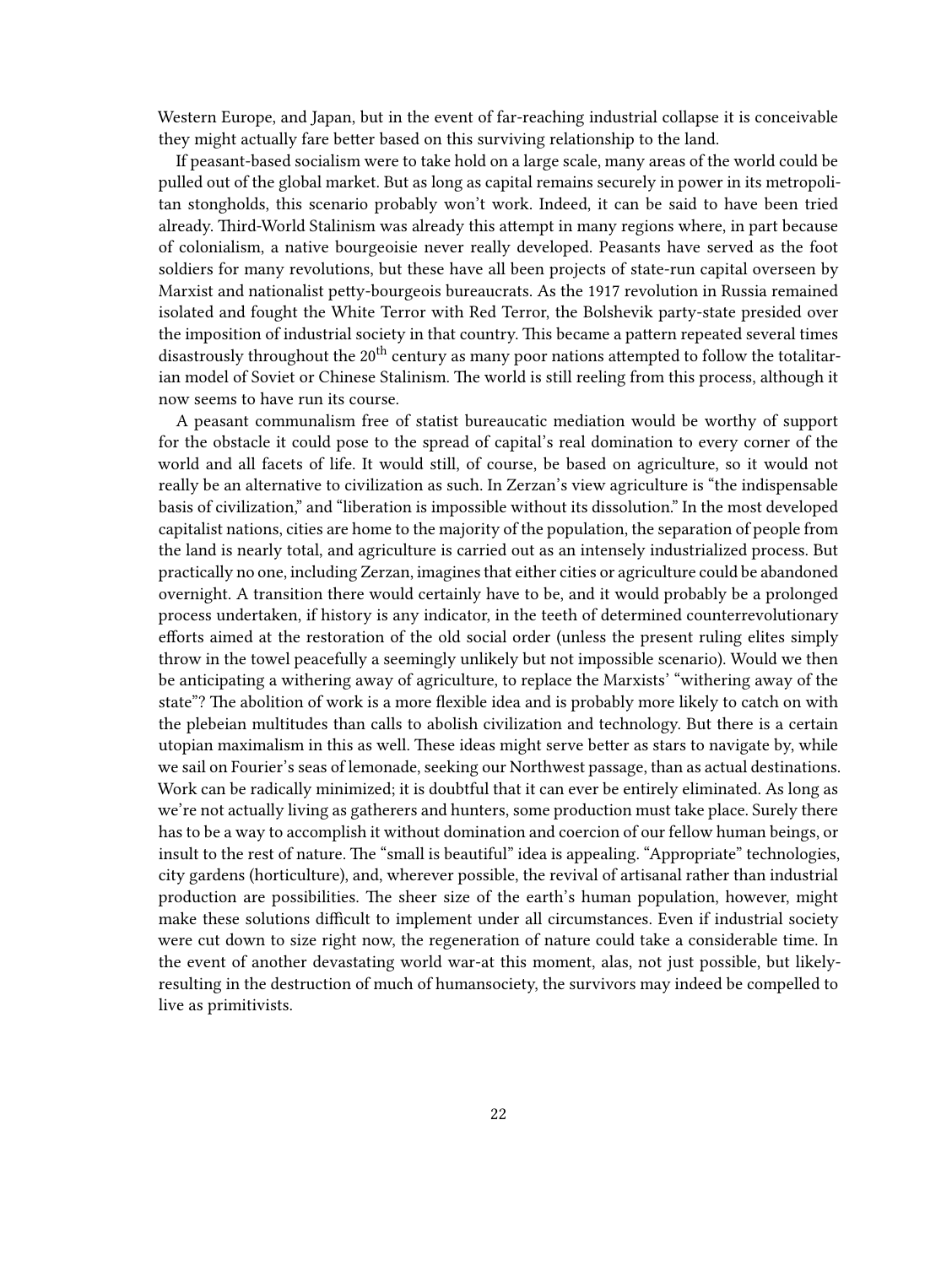## <span id="page-22-0"></span>**Why Primitivism (without adjectives) Makes Me Nervous** *by Lawrence Jarach*

"Anarcho-primitivism opposes civilization, the context within which the various forms of oppression proliferate and become pervasive — and, indeed, possible. The aim is to develop a synthesis.of the ecologically focused, non-statist, antiauthoritarian aspects of primitive lifeways with the most advanced forms of anarchist analysis of power relations. The aim is not to replicate or return to the primitive, [but] merely to see the primitive as a source of inspiration, as exemplifying forms of anarchy."

— John Moore, *A Primitivist Primer*

Presenting a vision of a world unencumbered by hierarchical politics and technological domination over human and non-human life, anarcho-primitivism has much to contribute to antiauthoritarian discourse. The analytical value of anarcho-primitivism is that hardly any aspect of human culture escapes critical examination; from the very foundations of agriculture and mass production, to the interrelationship between these phenomena and institutionalized forms of hierarchy and domination, very little is taken for granted. Where anarchists have traditionally critiqued the manifestations of hierarchical thinking and authoritarian social relations, anarchoprimitivists attack the assumptions behind that thinking.

Anarcho-primitivists are quick to point to the 99% of human existence before the advent of agriculture, the period of the primacy of gathering-hunting economic and social arrangements. This primal human life-way, characterized by the absence of institutionalized forms of power, shows that something radically different from the current regime of transnational industrial capitalism and politics-an anarchic arrangement in fact-is not only possible, but has had an enduring and successful track record. Further, the existence and durability of these anarchic cultures shows that the development of a hierarchical and predatory economic and political system is neither necessary nor inevitable.

Communism, syndicalism, individualism, and feminism all have anarchists who adhere to them to one degree or another. But without the anarcho- in front, these ideologies are merely variations on the themes of statism and authoritarianism. Primitivism is no different. The critique and rejection of industrial capitalism and technologically dominated civilization is not the monopoly of antiauthoritarian thinkers and activists. Some who are attracted to primitivism are partisans of misanthropy and other forms of domination. Anarchists who are interested in extending the relevance of primitivist ideas need to distance themselves from these dead ends.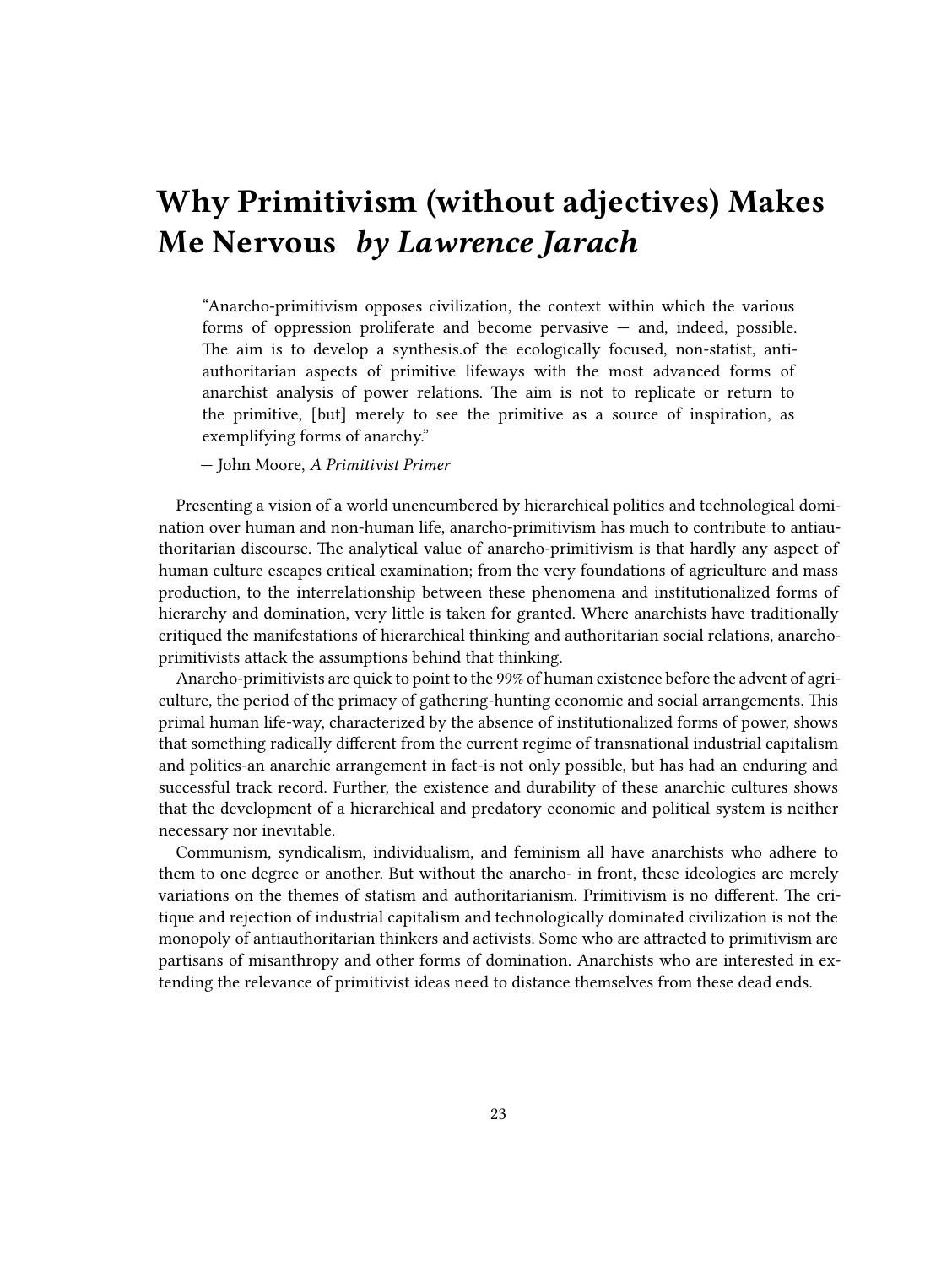#### <span id="page-23-0"></span>**Authoritarian primitivism**

Authoritarian primitivists disregard the example of gatherer-hunters; they see this form of culture as irrelevant. They are more interested in non-technologized euro-american cultural survival. (Many Deep Ecologists and the first generation of Earth First! prior to the hippie/redneck split belong in this category.) The sedentary village societies of Celtic, Teutonic and/or Norse cultivators and hunters are seen as relevant models. That they had warrior castes and raiding as an integral part of their cultures seems to be of no concern to authoritarian primitivists; indeed, many consider this heroic. Such a predatory system led directly to the establishment of the European feudal order; it seems that authoritarian primitivists wish to revitalize this decentralized social and economic arrangement with themselves as the heads of their own fiefdoms. They are not interested in the abolition of the division of labor or of the state; their model requires the adherence to the philosophy of might makes right.

This tendency is marked by a mythical understanding of land; bioregionalism (the idea that only indigenous flora and fauna belong in their native ecosystems) is made to apply to humans as well. Bioregionalist primitivists promote the so-called natural or organic belonging of a particular people/nation/ethnicity to a particular geographical area. The xenophobic populism and racist nationalism implicit in such a perspective is not difficult to spot. It is also easy to see the similarities between authoritarian primitivism and the volksgemeinschaft and blut und boden aspects of nazi ideology. This is not to say that all primitivists are crypto-fascists, but there are many characteristics of authoritarian primitivism that overlap with parts of National Socialism.

Authoritarian primitivism is also characterized by the promotion of the idea that there are too many people in the world relative to too few resources. Such a perspective is supposed to be based on scientific analyses. The elevation of Science (not empiricism, but the belief that Science is some kind of neutral and objective endeavor, a pure method of arriving at Truth) to an ideology leaves larger questions unexamined. Political and ideological assumptions inform all science, and no knowledge is separable form the use to which it is put. The field of biology is no exception. Biologism, a belief in the accuracy of euro-american biological science, plays a major part in the uglier manifestations of authoritarian and vulgar primitivism. If the assumption is that the multitude of traditionally dispossessed people are a threat to the few who possess much, then any scientist — especially biological determinists — will provide the rationale for maintaining that dispossession.

The mantra of "too many mouths to feed" is as old as it is false. Biological research has nothing to do with the deliberate destruction of tons of grains in order to maintain maximum profits, the waste of water and plant foods to maintain the meat industry, or government subsidies for the dairy industry; these are political and economic policies. But it does have everything to do with the field of genetic modification of seed crops, which is supposed to feed the multitudes, but is used merely to maximize profits for the patent-holders of whatever frankenfoods result. Clearly biology is not some neutral way of examining life. Even so, authoritarian primitivists latch on to the most reactionary pronouncements of neo-Malthusian biologists as if it were the only game in town. We are treated to such memorable terms as "carrying capacity" with no examination of what it is that's being "carried." It isn't the human and non-human populations of a given ecosystem; it is of course the current organization of industrial capitalism and the profits of the beneficiaries of it.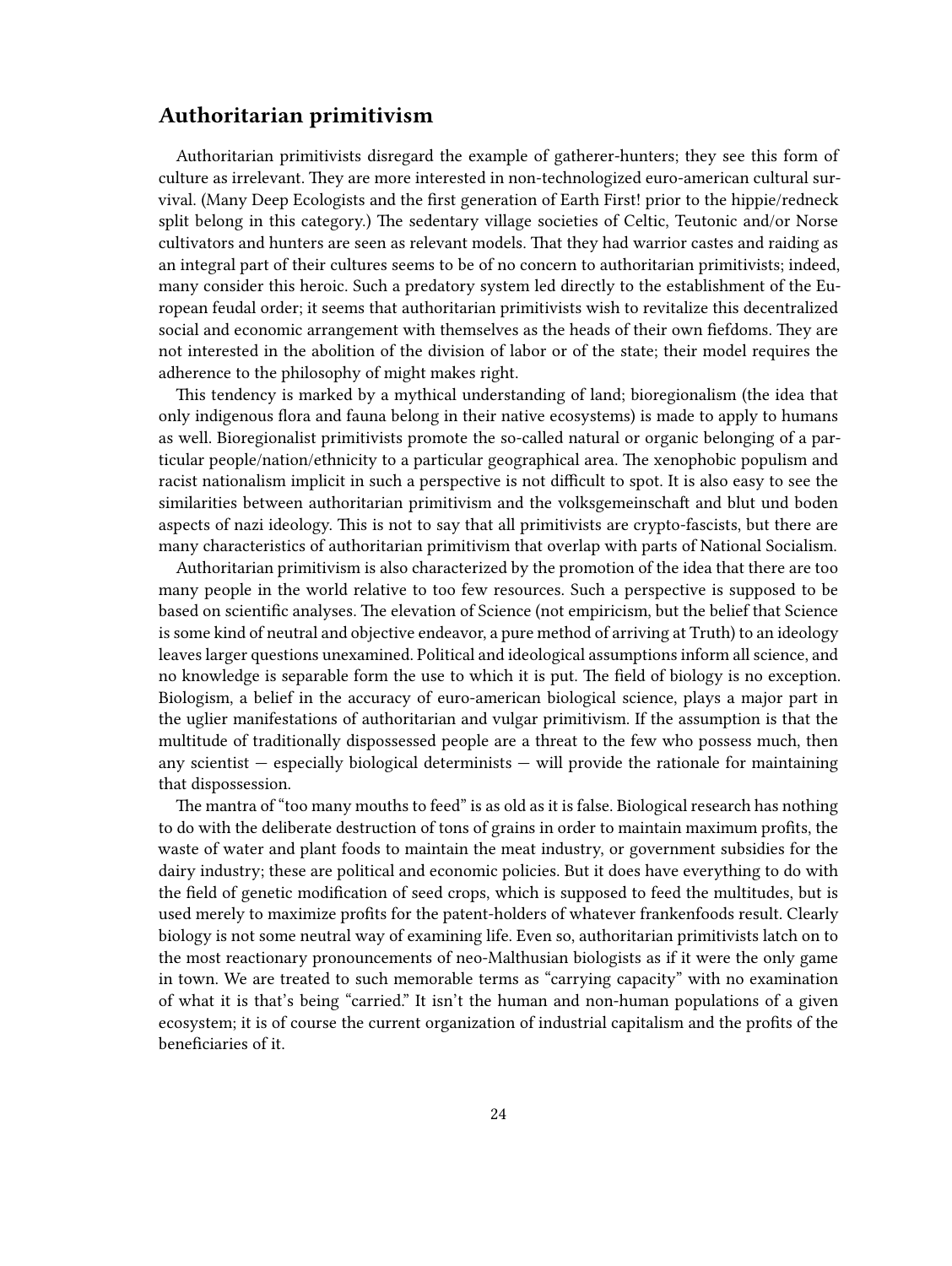#### <span id="page-24-0"></span>**Vulgar primitivism**

Vulgar primitivism may be characterized primarily by a romantic idealization of primal cultures. From this type of primitivist we can hear uncritical celebrations of gatherer-hunters as egalitarian and peaceful people who live without any division of labor, in total harmony with themselves, each other, and their environments. In these cultures there is no state to be sure, and the locations of power are rarely institutionalized and almost always distributed horizontally. There are other types of cultures that share these same characteristics. Pastoralists possess domesticated animals and engage in small-scale and subsistence agriculture, and they have no institutionalized power structures either; this type of culture is certainly worthy of study for the same reasons gatherer-hunters are. But vulgar primitivists have little interest in pastoralists and small-scale agriculturalists. This is a selective (some might say manipulative) use of the anthropological literature.

The accusation of primitivists wanting to go "back to the Stone Age" is most applicable to vulgar primitivists. Some primitivists proudly proclaim that they really do want to live that way, if we can believe many of the articles in the mainstream press concerning contemporary anarchists. The most serious primitivist theorists I know, and whose essays I've read, advocate a simpler non-industrialized life, with much lower impact on the environment; they are interested in permaculture, composting toilets, wild foods, self sufficiency and generally living "off the grid." The technological level of such a culture would most closely resemble rural life in the pre-Industrial Revolution era, combined with a "back to the land" ethos of late 20<sup>th</sup> century America. Tools and production methods up to and including the  $16<sup>th</sup>$  through the early  $19<sup>th</sup>$  centuries might be totally appropriate for that kind of life. This model also fits in well with the idea of local, smallscale autonomous communities that network or federate with each other-a usual (but not the only) anarchist model.

Vulgar primitivists also latch onto biologism. This can be seen in some primitivist discourse concerning overpopulation. The anti-primitivist accusation of promotion of a "mass die-off" comes into play here, and the more vulgar primitivists are reluctant to respond to it, apparently because they don't think a "mass die-off" of humans would be such a bad thing. The misanthropy inherent in this perspective is self-defeating for antiauthoritarians. Misanthropy very easily lends itself to authoritarian ideas and practices; if people in general are inherently stupid and destructive, doesn't it make sense to have some kind of enlightened leadership to oversee us, so that we don't hurt our environments or ourselves? This is one of the most basic authoritarian lies. In addition, there is a clear contradiction to this generalized misanthropy from within primitivism: how can vulgar primitivists justify the idea of an implacable human drive for destruction if humans existed so well for hundreds and thousands of years-without destroying their environments and each other?

The people who should be held directly accountable for the rampant destruction of the natural world are the scientists who (re-)engineer its genetic structure, the capitalists who profit from its exploitation, and the ideologists who justify all of it. This is a small part of humanity (both historically and contemporarily); even though a majority of people in the North benefits from the continuation of this regime of destruction, responsibility should be placed where it belongs-with those who create and maintain that regime. Primitivists discredit themselves when they blame "humanity" (as if we were some kind of plague). This diverts attention away from the real culprits.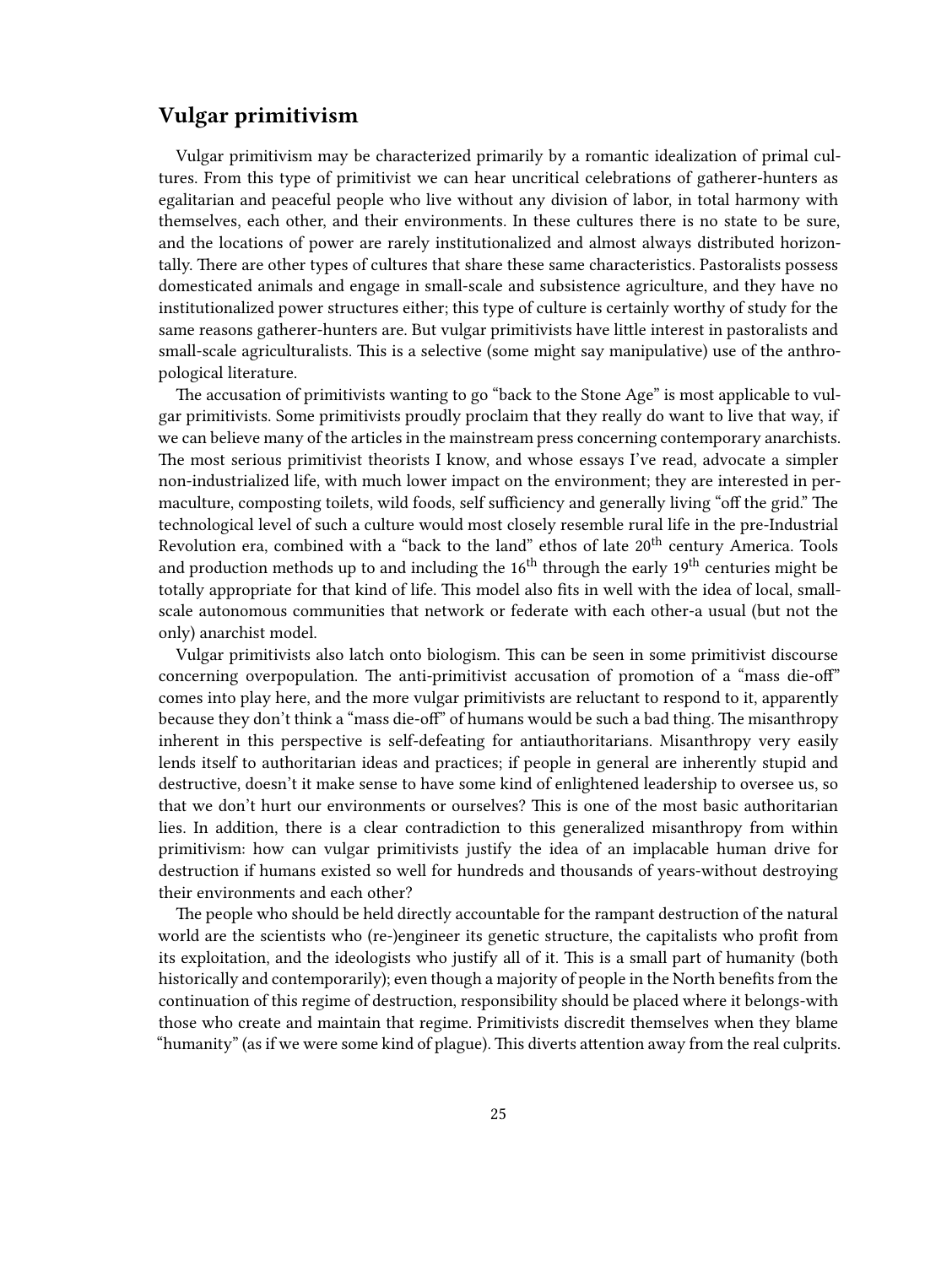Vulgar primitivists have taken the accusations hurled at primitivism by anti-primitivists as badges of honor. So they promote the reactionary ideas that there are too many mouths to feed, and that a critique of industrial technology necessarily means returning to a Paleolithic existence. They are knee-jerk anti-anti-primitivists with nearly no capacity for independent critical thinking, nor do they seem capable of threading their way through a coherent discussion about what it actually means to reject technological society.

#### <span id="page-25-0"></span>**Anarchist primitivism**

A self-conscious anarcho-primitivism needs to begin with a critical examination of the gatherer-hunter cultures that are discussed in various ethnographies. Anarcho-primitivists need to show that this type of culture is a valuable theoretical and philosophical guide for living without industrial technology, capitalism, and the state.

There are several questions that need to be answered when relying so heavily on anthropological literature, however. How much of the ethnography is based on the (possibly idealized) interpretations of the anthropologist doing the fieldwork? How much is the supposed egalitarianism of the actual culture recognizable to us as antiauthoritarians? Is the supposed lack of violence recognizable to us? Are the sexual division of labor and the separate spheres of activity based on gender, age, and ability recognizable to us as positive examples of a stateless, non-hierarchical culture?

What if gatherer-hunter cultures do not provide us with fully positive models of anarchic cultures — those that an average anarchist would recognize as a good place to live? Does it undercut the primitivist critique if there is little or no reliance on ethnographies of gatherer-hunters? Probably not; no serious anarcho-primitivist promotes an uncritical emulation or adoption of foraging, pastoralist, and small-scale agriculturalist culture. What is needed is a critical examination of such cultures and the various ways the people in them have managed to exclude and prevent the formation of institutionalized structures of domination and exploitation. Combined with an equally critical anarchist analysis of the banal system of technologized industrial capitalism in the North and the regime of brutal accumulation and extraction of wealth from the South, anarcho-primitivism could become the most coherent analytical framework for understanding and combating the current trend of "globalization."

#### <span id="page-25-1"></span>**For an anti-ideological anarcho-primitivism**

Many primitivists adhere to ideas that are pulled from one or more of the three tendencies I've identified for the purposes of this essay. It is of crucial importance for anarcho-primitivists to promote self-examination and a critique of the untenable positions that various primitivists take. When primitivists talk about a visceral or spiritual connection to the land and the plants and animals living there, anarcho-primitivists need to caution them about the relationship of this kind of mysticism to authoritarian ideologies. When primitivists talk about overpopulation and "carrying capacity," anarcho-primitivists need to point out the reactionary nature of Malthusianism.

Similarly, when anti-primitivists accuse primitivists of being in favor of a racist "mass die-off," anarcho-primitivists need to remind them that it is the people in the un- or partially-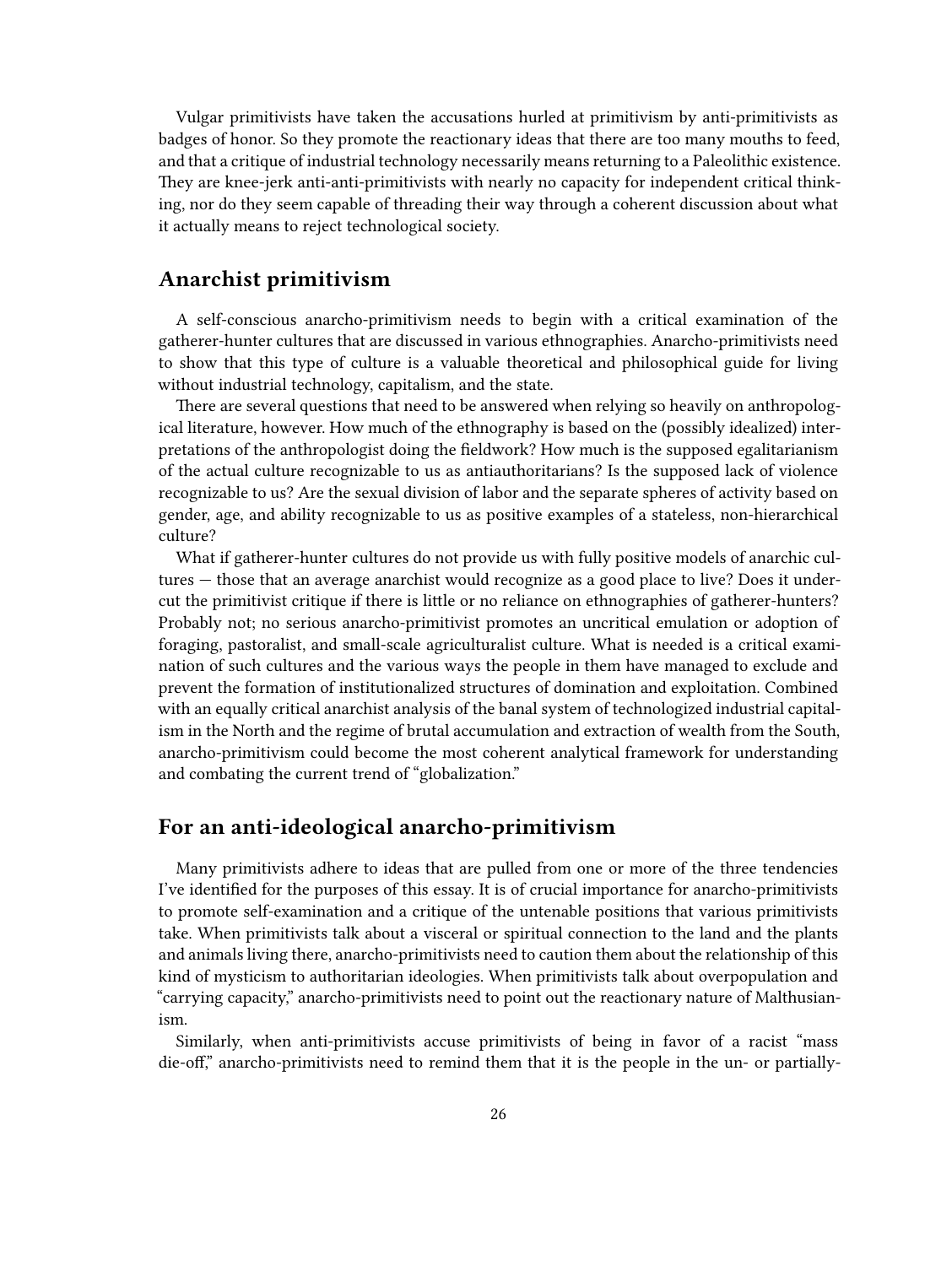industrialized South (whom anti-primitivists patronizingly want to protect) who will survive any temporary-or permanent-collapse of industrialized capitalism. They possess the best resources to survive any such disintegration. In fact, it is those fully integrated into and dependent on transnational euro-american capitalism who would suffer most when the store shelves are empty and the electricity stops.

An anarchist primitivism worthy of support would reject scientism, biologism, and the selective and uncritical embrace of anthropological research into gatherer-hunter cultures. It would also reject the reactionary misanthropy of blaming all humans for the domination and exploitation carried out by the rich and powerful. Further, it would reject the instinctive humanism of liberalism and socialism in favor of a balance between the actual needs of humans and the preservation and integrity of the natural world.